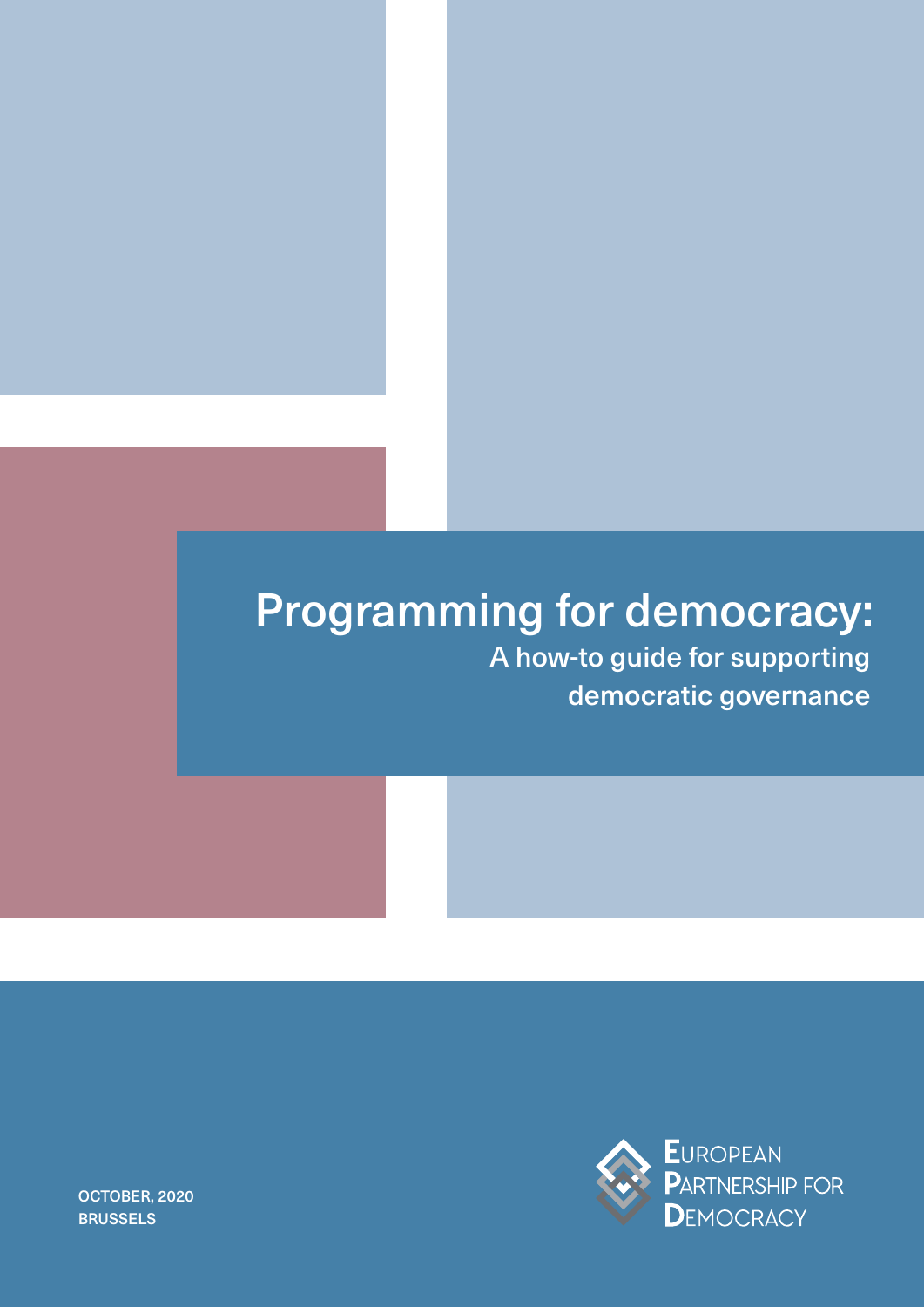©2020 European Partnership for Democracy (EPD)

EPD publications are indepedent of specific national or political interests. This publication can be downloaded at www.epd.eu

*EPD would like to thank the staff from our member organisations and independent experts for their contributions to this document. Design by Evelyn Mantoiu.*

EUROPEAN PARTNERSHIP FOR DEMOCRACY (EPD) *The European Democracy Support Network* Rue Froissart 123-133 B-1040 Brussels **Belgium** +32 2 733 2282 info@epd.eu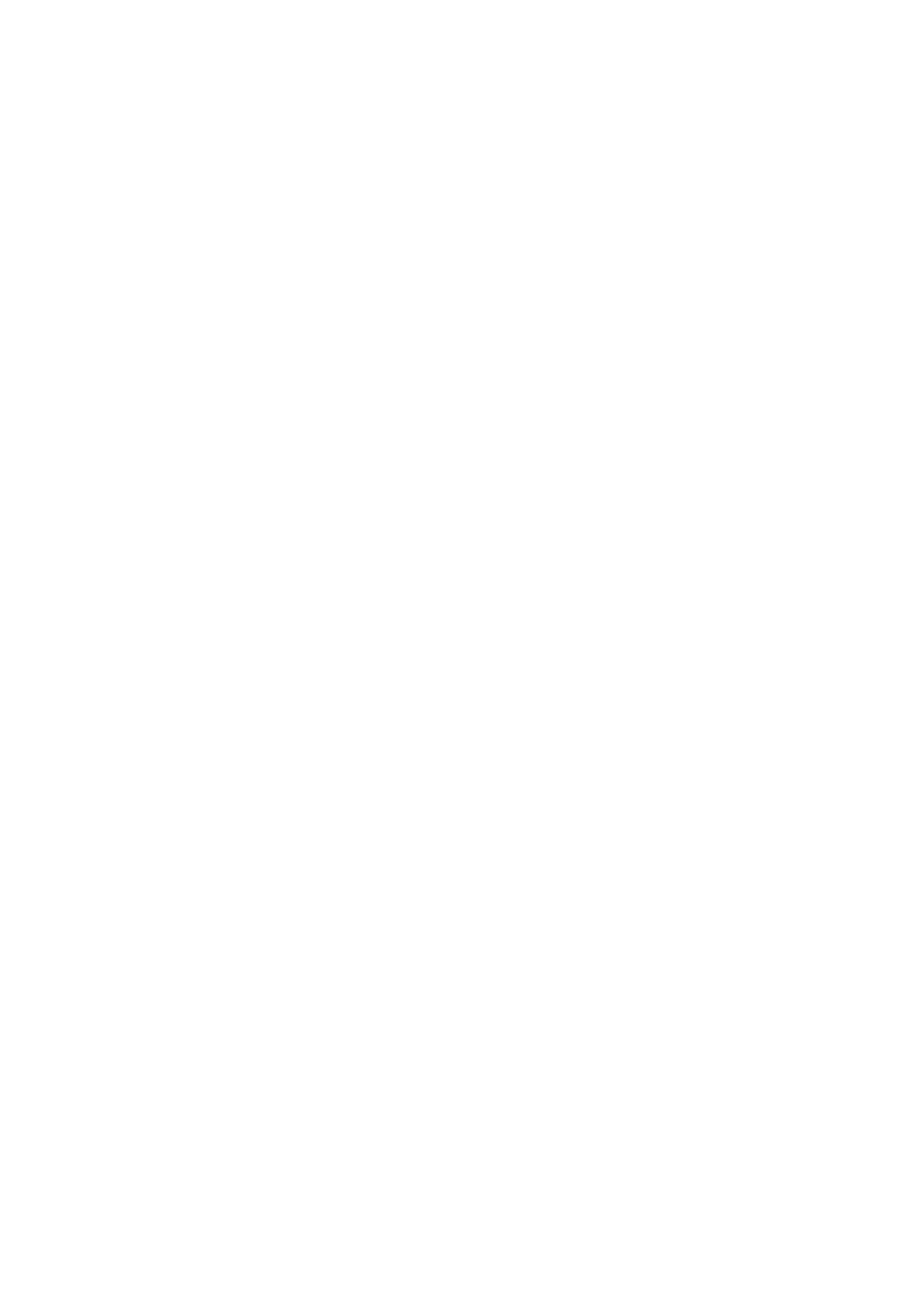# Table Of Contents

| Introduction                                | $\overline{5}$  |
|---------------------------------------------|-----------------|
| 1. Policy Dialogue                          | $6\phantom{1}6$ |
| 2. Working with Political Parties           | 8               |
| 3. Women in Policymaking                    | 10              |
| 4. Parliamentary Strengthening              | 12              |
| 5. Media Support                            | 14              |
| 6. Rule of Law                              | 16              |
| 7. Anti-corruption                          | 18              |
| 8. Electoral Support                        | 20              |
| 9. Electoral Observation Missions Follow-up | 22              |
| 10. Democracy Education                     | 24              |
| 11. Civic Tech                              | 26              |
| 12. Local Democracy                         | 28              |
| 13. Leadership                              | 30              |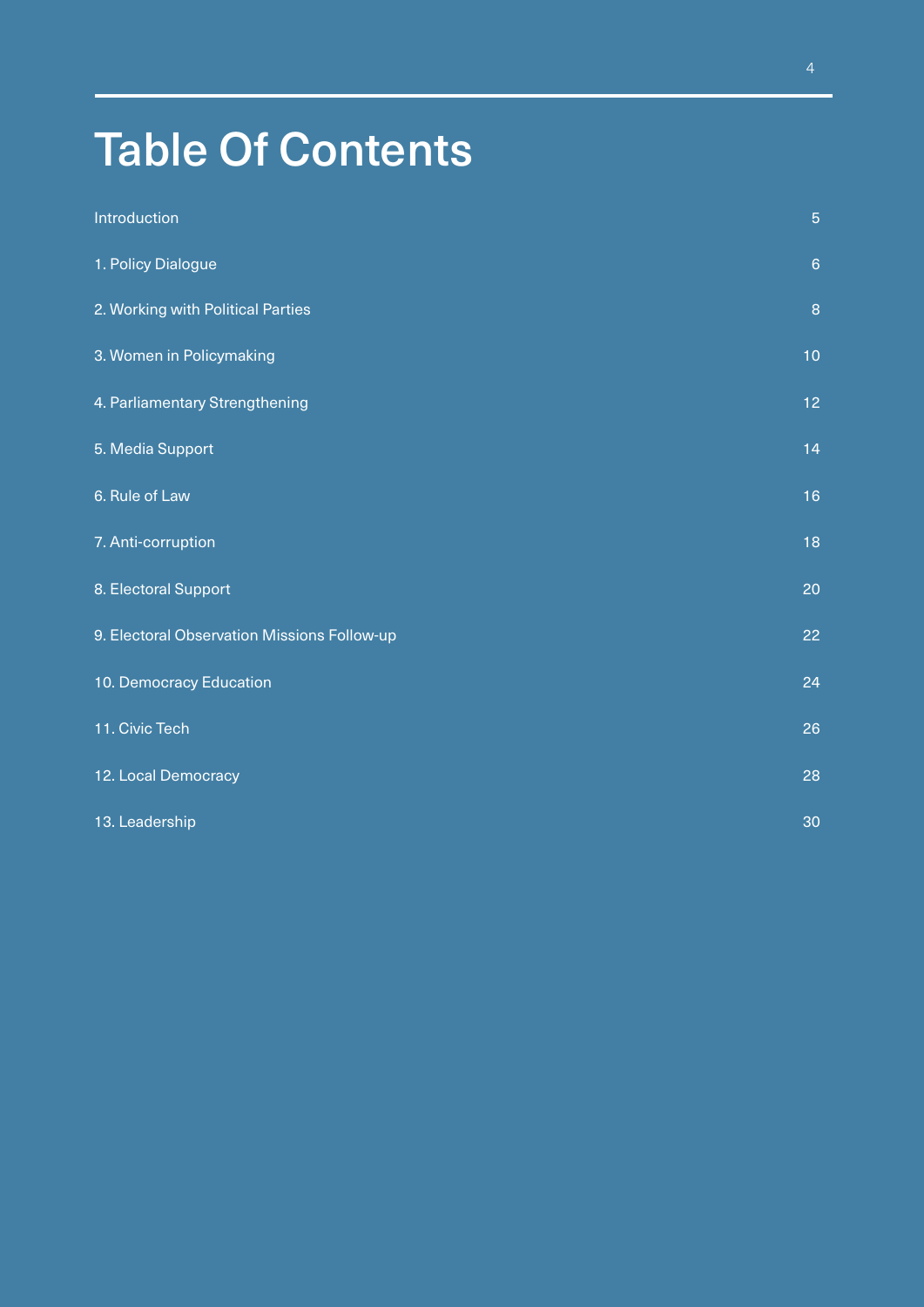# Introduction

Support for democratic governance is key to unlocking the potential of international partnerships and long-term sustainable development. The COVID-19 pandemic has underlined the importance of effective leadership, transparency and accountable government in moments of crisis but the lessons are no less relevant for the long-run. Indeed, the case can easily be made that democratic governance is even more important when thinking long term. It is increasingly hard to imagine effectively dealing with key challenges such as enhanced digitalisation, climate change or growing inequality without robust mechanisms that promote transparency, accountability and inclusion.

This factsheet series brings together insights from the field to provide a simple overview of the different themes that are important for democratic governance. It is designed as a onestop-shop for understanding the options available to policy-makers, donors and development practitioners when engaging in support.

Each of the thirteen factsheets was developed with the input from a specialist organisation or independent experts. We have drawn upon the expertise of our member organisations across Europe as well as direct experience from donors and policy-makers in compiling each factsheet.

The series is by no means a definitive guide to all of the options available to organisations wanting to support democratic governance but rather a first-port-of-call. How can an EU delegation support journalists and media actors? What options are available for strengthening a Parliament? How to reinforce the role of women in decision-making? What policies support local-level change? These are some of the questions you can find answers to in these pages. Each factsheet also contains links for further reading for more detailed information on a theme.

For more information on the series or on individual factsheets, please contact info@epd.eu.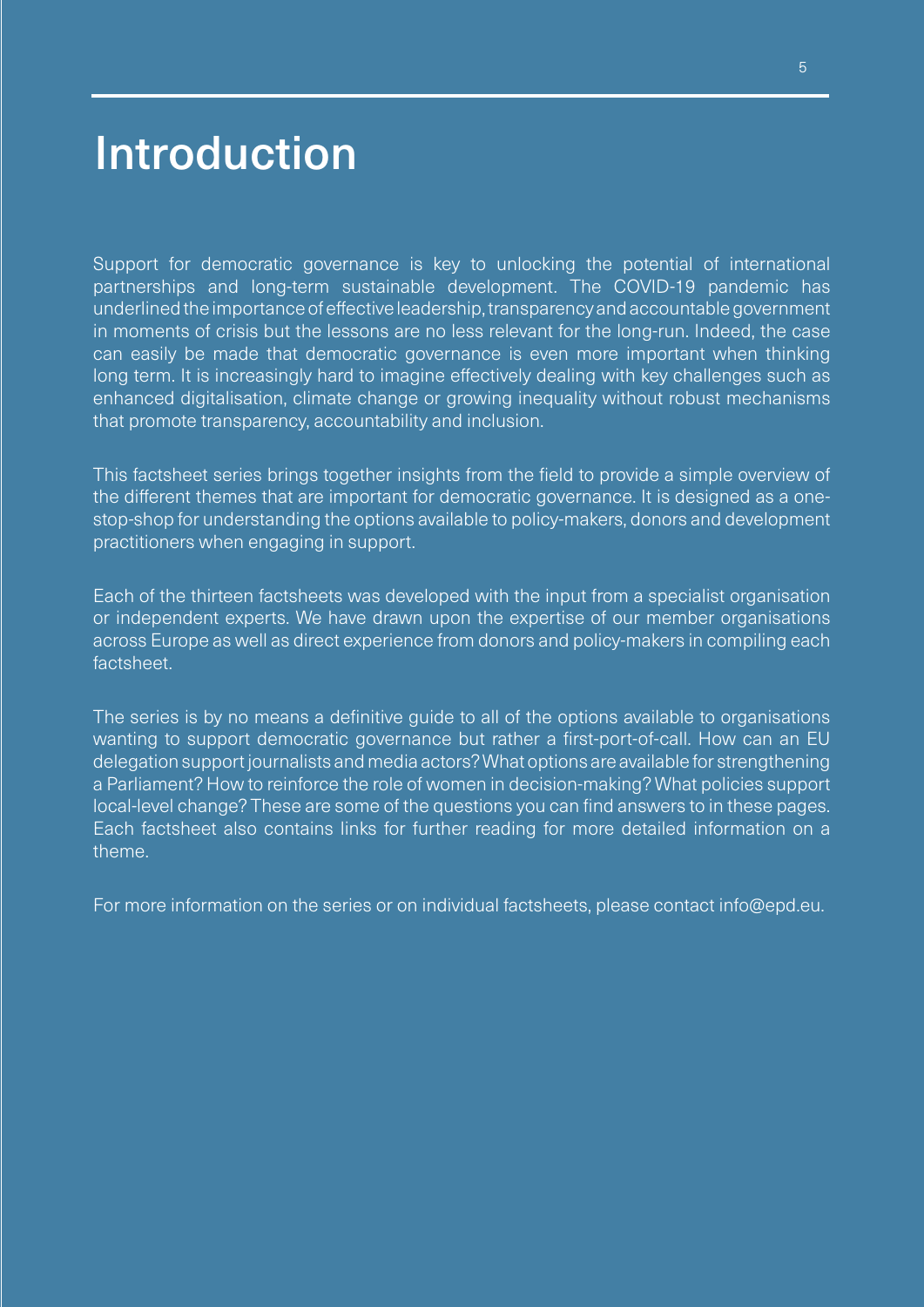# Policy Dialogue

# What is policy dialogue?

In the last two decades, 'policy' has progressively taken centre stage of international cooperation and is nowadays considered by the EU as the cornerstone of its development programming. Situated in the middle-ground between politics and public management, policy dialogue is an ideal vehicle for addressing the diverse and multi-faceted interests of different groups in society and for promoting the culture of dialogue.

Policy dialogue is not the same as political dialogue. In French and Spanish, the terms *politique* and *politica* refer to both 'policy' and 'politics' which has led to some confusion over understandings of policy dialogue at European level. Political dialogue refers to strategic discussions between states, political party negotiations or political debate. Policy dialogue refers to discussions and debate centred on a policy issue and the decision-making process associated with that policy.

Traditionally, most policy dialogue by international institutions and donors has been conducted on a bilateral basis with a nation state – yet this has often run into problems, including the lack of consensus around the scope and content of policy reforms. In recent years, the focus has shifted towards attempting to include a more diverse group of actors into those policy dialogues that underpin budget support programmes and other forms of donor support. When conducted effectively, policy dialogue can nurture trust and mutual understanding amongst confronted actors in polarised societies. External actors can play a crucial role in this regard, even if the majority of the actors involved must be citizens of the country in question.

*"Policy dialogue refers to discussions and debate centred on a policy issue and the decision-making process associated with that policy."*

### How to be effective?

Any engagement on policy dialogue should be founded on the twin principles of inclusion and participation. Enhancing the inclusiveness of policymaking is not only a matter of justice or legitimacy, but also of outright efficiency, as policies that have been elaborated taking into account different interests and viewpoints are more likely to resist sudden changes in the balance of power than policies that benefit only a small ruling elite. The increased resilience of inclusive policies will naturally improve the sustainability of international aid programmes aimed at promoting good governance. The participation of different groups in policy dialogue contributes to increased buy-in, but also to a deeper and more comprehensive understanding of the choices and dilemmas underlying a specific policy decision.

Beyond changes to policies themselves, first-hand experience from multi-stakeholder policy dialogue shows that it can deliver four main types of change among the different stakeholders active in the policy arena, from government officials to civil society representatives. Even if a policy dialogue process does not result in a change to actual policy, it can lead to a) greater cooperation between specific interest groups, b) improved clarity and knowledge on a specific policy area, c) increased transparency in public management, and d) the promotion of an environment of evidence-based policy-making and policy-monitoring.

Effective policy dialogue must draw heavily on the evidence base in a specific policy area, bringing in experts to feed the discussions with reliable evidence in order to arrive at common positions on specific issues. But along with technical knowledge, working on policy requires political skills to grasp the chances of success and to identify the champions and spoilers of any given reform.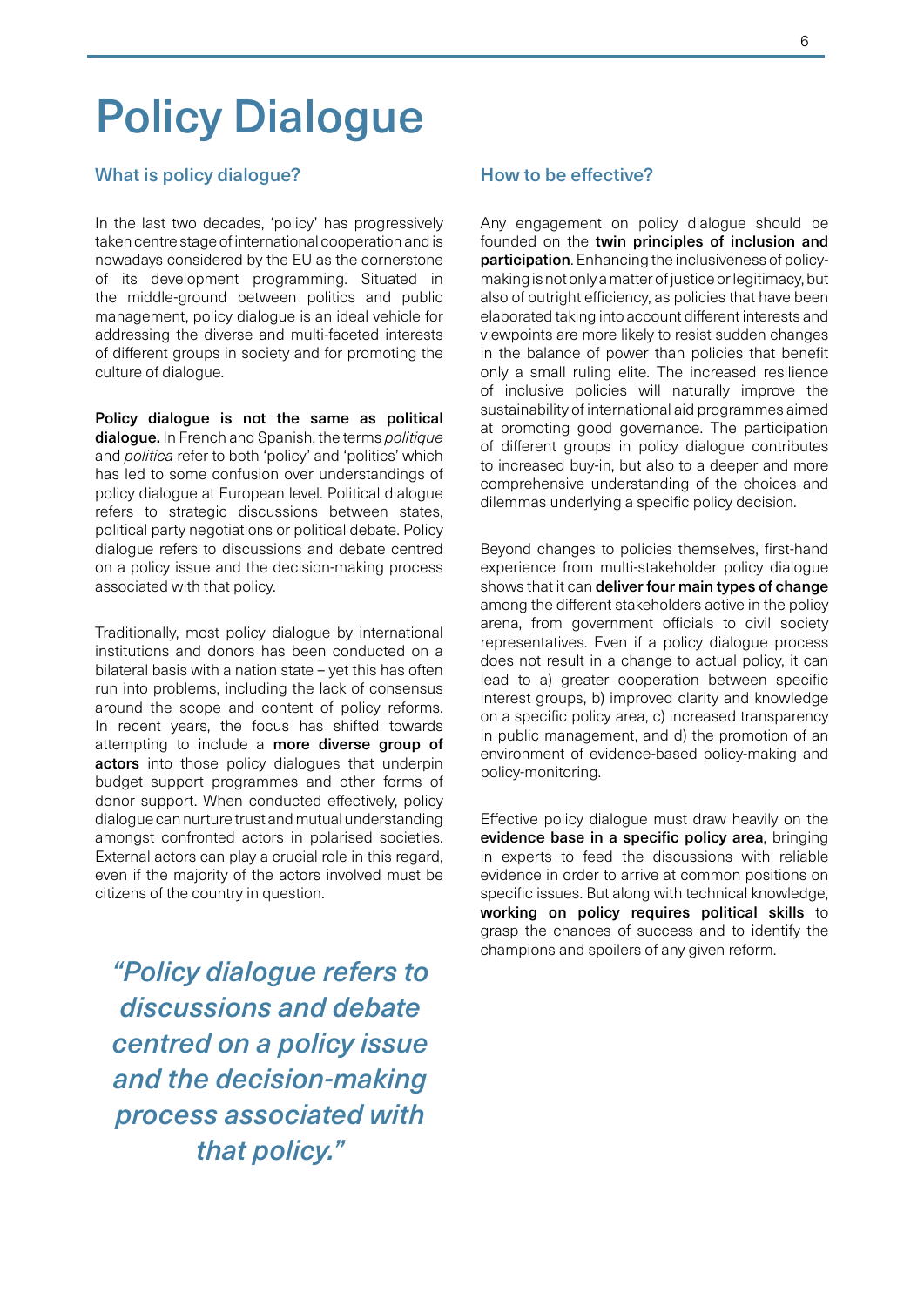### How to support policy dialogue?

#### Political will

Donors can help open the space for dialogue by making use of their convening power, a very valuable asset in polarised political environments, where opposed factions are reluctant to meet and interact constructively. However, for the sake of local ownership donors should refrain from moderating or facilitating the dialogue by themselves, delegating those tasks to a local actor –an NGO, a think-tank, academic institution or a similar non-governmental entity– that is perceived in the policy arena as an honest and impartial broker.

#### Expertise

Policy making is almost always uncertain and often feels like venturing into unknown territory. One of the most appreciated means of support for policymakers across the world is to get direct access to similar experiences in other countries so as to learn, compare and adapt those aspects that may fit into their own institutional and cultural context. Embedding "technical assistance" into policy dialogue, can increase the relevance and impact of technical exchange.

*"Any engagement on policy dialogue should be founded on the twin principles of inclusion and participation".* 

#### Tailored incentives

Policy dialogue does not move at a linear speed but is dependent on the interests of the different players involved, their political calculations and the electoral cycle. The outcomes of a policy dialogue strongly depend on the stage of the policy cycle that it seeks to influence (agenda-setting, formulation, implementation or evaluation). Taking all these factors into consideration may add layers of complexity to decision making, but it also helps to better understand the interests at play and to identify the incentives that may lead to the consensus needed for policy reform to be sustainable in the long run.

#### Measuring and tracking

Measurement frameworks are vital for tracking policy progress. Without clear indicators and the corresponding data needed to measure progress, decision-makers lack the necessary evidence to correct, change or discontinue those aspects of a policy that are not working as expected. However, measuring progress in a given policy is not the same as measuring progress in a dialogue around that policy. Experience shows that the most appropriate way to measure progress in policy dialogue itself is to focus on the changes in the attitudes and behaviour of the actors involved (along with the subsequent policy changes themselves). In other words, to look at the policy field not only from a "structural" standpoint, which is usually rather static, but also through the lens of "agency".

- Eropean Commission (2014) DEVCO Tools and Methods Series: [Promoting civil society participation in](https://europa.eu/capacity4dev/public-governance-civilsociety/documents/promoting-civil-society-participation-policy-and-budget-processes-0)  [policy and budget process](https://europa.eu/capacity4dev/public-governance-civilsociety/documents/promoting-civil-society-participation-policy-and-budget-processes-0)
- European Partnership for Democracy (2015) INSPIRED handbook for inclusive and participatory policy [dialogue](https://epd.eu/inspired/)
- [WHO \(2015\) Briefing note:](https://epd.eu/inspired/) Policy dialogue: What it is and how it can contribute to evidence-informed [decision-making](https://www.who.int/alliance-hpsr/news/2015/dialoguebrief/en/), WHO, Briefing Note: 2015
- Carna L. (2013) OECD: The Nature of Policy Change and Implementation: A Review of Different [Theoretical Approaches](http://www.oecd.org/education/ceri/The%20Nature%20of%20Policy%20Change%20and%20Implementation.pdf)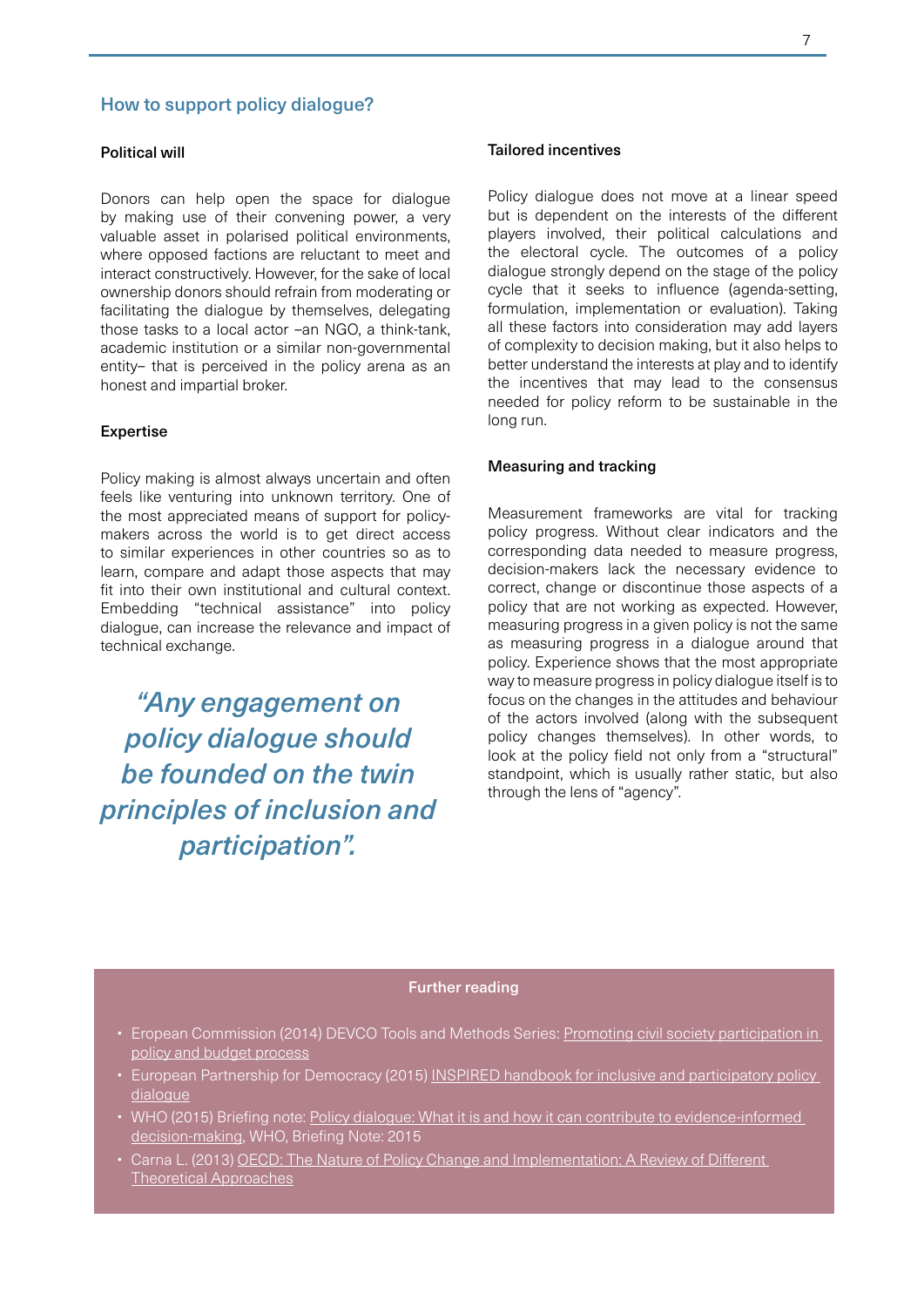# Working with Political Parties

### Why political parties matter

Representative democracy cannot function without political parties. Political parties are central to achieving pluralistic, consolidated multiparty democracies, which deliver on citizens' aspirations and lead to sustainable development. Political parties have tasks that no other actor can fulfil. They:

- Identify and represent citizens' interests
- Mediate the interests of different groups
- Formulate viable policy agendas and frame political choices
- Educate citizens about political issues
- Recruit, train, socialise and screen potential leaders
- Form governments and take responsibility or, when not in power, hold governments accountable

In other words, political parties fulfil a unique role in democratic systems by linking the state and society. Civil society organisations also have a central role in building democratic societies and holding governments accountable, but they cannot replace political parties, as it is political parties that hold legislative and executive power through their participation in parliaments and governments. By taking up their role in forming the government or the opposition, political parties can anchor and deepen democracy and foster domestic accountability.

Finally, countries with well-functioning political parties are more likely to experience GDP growth than countries where political party institutionalisation is low. Party development and economic development often go hand in hand.

#### The need for political party support

In developing democracies — and increasingly also in established democracies — political parties struggle to fulfil their democratic roles. They are often poorly organised, lack a solid rootedness in society, and are disconnected from key national and local development planning and decision-making processes. As a result, a growing number of citizens and scholars perceive political organisations as part of the problem rather than the solution to developmental challenges.

Despite their critical role and responsibility in improving responsive and accountable governance, political leaders and parties receive only 0.1% of Official Development Aid, with more funds available for supporting elections.<sup>1</sup> Although free, fair, genuine and credible elections are fundamental for a democracy, elections alone are not sufficient to guarantee the consolidation of a democracy.

Therefore, a growing number of development and democracy support practitioners agree that aid needs to take politics in beneficiary countries into account, if it is to achieve a real impact. Only by integrating technical assistance with more "politically informed" kinds of assistance, such as political party support, will the international donor community increase the effectiveness of development aid. In turn, this will significantly increase opportunities for equitable economic and human development as well as enhanced stability because conflicts can be managed internally and peacefully by dialogue in a multi-party framework.

- Political parties are the only institutions that aggregate people's demands, formulate policy choices and represent people.
- There is a [positive correlation](https://www.v-dem.net/media/filer_public/d3/67/d3673c5a-e206-42cf-94e1-ef0a26b63141/v-dem_working_paper_2015_10.pdf) between party institutionalisation and GDP growth.
- Support to the political party system receives less than [0.1% of Official Development Aid](https://www.idea.int/sites/default/files/publications/development-first-democracy-later.pdf).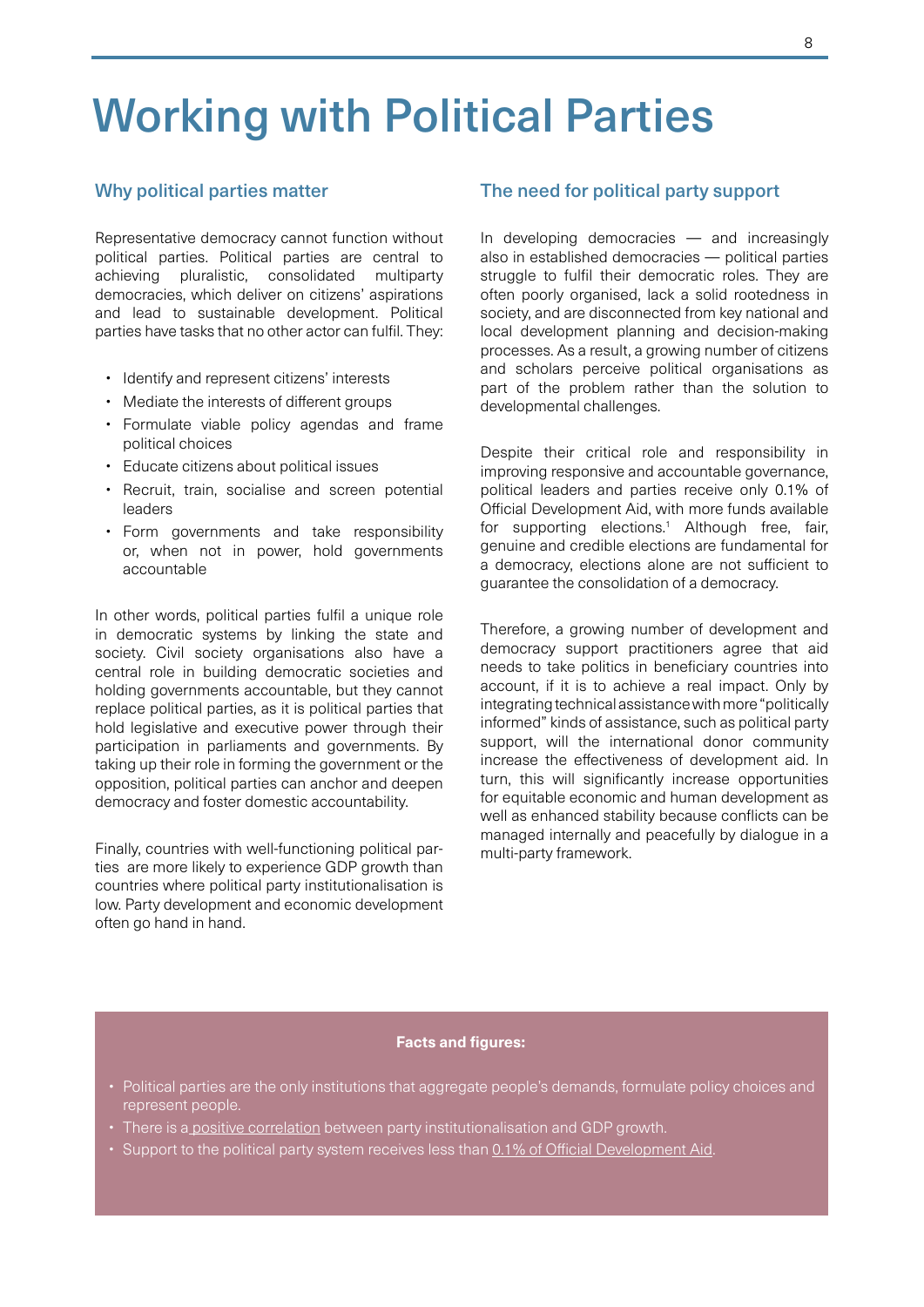# A quick guide to political support

External actors can help political parties build the trust that is needed to develop an effective party system and reduce competition in areas of mutual interest. There are two main types of party support and a wide range of instruments to put such support into practice.

#### Main types of party support

- Peer-to-peer party support: Support is given to parties with a common ideological platform, e.g. liberals to liberals, social democrats to social democrats or conservatives to conservatives. The German Political Foundations and the Swedish Foundations work in this way. The Danish Institute for Parties and Democracy (DIPD) and the Westminster Foundation for Democracy have mixed models where funding is available both for peer-to-peer party support and for multi-party support (see below).
- **Multiparty support:** Support is given to all parties active in a particular country or represented in parliament. The main aim is to build trust among politicians from different parties by providing a neutral space in which they can work together towards solving sensitive issues such as codes of conduct for election campaigning or allocation of party funding. By playing the role of an impartial facilitator – or helping local organisations in doing so – external actors can stimulate greater political cooperation in the competitive arena of national politics, which is especially important in highly polarised contexts. The Netherlands Institute for Multiparty Democracy (NIMD), Democratic Parties of Finland for Democracy (DEMO Finland), National Democratic Institute (NDI), International Republican Institute (IRI) and International IDEA are champions of this approach.

#### **Party support in practice**

- Capacity strengthening: Building the capacity of political parties and their members to formulate policy agendas and promote them vis-à-vis voters. This often involves helping political parties to become more inclusive, in order to ensure the political participation of under-represented groups, such as women, youth and ethnic minorities.
- Peer-to-peer learning: Helping political parties to share knowledge and experience with their peers in other countries, while also openly discussing issues of national and regional interest. This may involve study visits or workshops, but can also take place through more long-term forms of exchange.
- **Interparty dialogue:** Facilitating dialogue between parties in a safe environment in order to reduce political tensions and foster mutual trust. In situations where parliamentary dialogue does not allow for genuine exploration of consensus or compromise, more dynamic spaces of dialogue are needed.
- Political skills education: Fostering a democratic culture by providing education programmes for party members and potential politicians. These programmes usually focus on the importance of equality, human rights and transparent politics, thereby contributing to open, stable and inclusive democratic systems. For more information on this, see the factsheet on Democracy Education in this series.

- Demo Finland (2015) [A Decade of Supporting Democracy](http://demofinland.org/wp-content/uploads/2015/09/10_years_of_supporting_democracy_web.pdf)
- de Vrieze, F. (2014) [Mapping and Study on Performance Indicators for EU Support to Political Parties](https://www.epd.eu/wp-content/uploads/STUDYonPoliticalPartySupport20-02-2014.pdf)
- ENoP (2019) [Coopearting with political parties: Why does it matter?](http://www.enop.eu/cooperating-with-political-parties-why-does-it-matter/)
- IDEA, NIMD and Oslo Center (2013) [Political Party Dialogue: A Facilitator's Guide](https://epd.eu/wp-content/uploads/2016/01/NIMD-Political-Party-Dialogue-English.pdf)
- IDEA (2014) Politics meets Policies The Emergence of Programmatic Political Parties
- NIMD (2020) [Democracy starts with Dialogue](https://nimd.org/wp-content/uploads/2015/05/NIMD-Corporate-Brochure-final.pdf)
- NIMD (2015) [Working with political parties in fragile and conflict-affected settings](https://nimd.org/wp-content/uploads/2015/05/2015-04-Fragile-and-Conflict-Affected-Settings.pdf)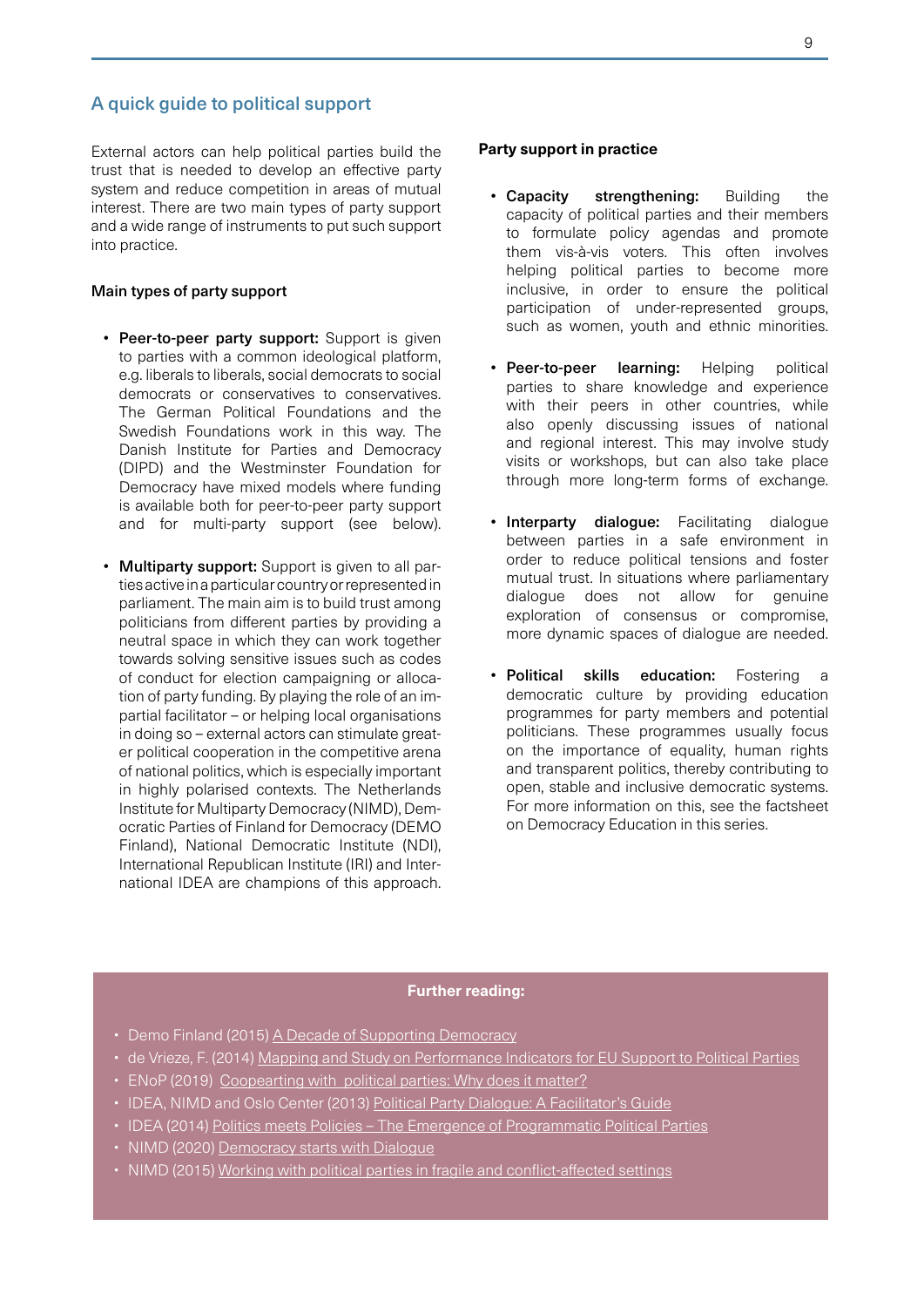# Women in Policymaking

# Women in decision-making

Despite the strong arguments in favour of increasing female participation in politics, women are still underrepresented in political decisionmaking around the world. These arguments can be summarised as follows:

- Equality: Equal representation lies at the very core of democracy. It is thus fundamental to ensure women and men have the same opportunities to participate in decision-making.
- Prosperity & stability: Having more female decision-makers is good for everyone, not just for women. Research shows that society as a whole becomes more secure and economically prosperous as gender equality improves.<sup>2</sup> Likewise, public trust and political stability improve with increased female representation.
- Better policy: Some argue women bring different qualities, values and priorities to the political arena, and thereby make policy-making processes more holistic and effective. A study by the Inter-Parliamentary Union (IPU) from 2008 shows female and male parliamentarians from around the world believe women prioritise different policy issues than men, like social issues, women's physical concerns and development issues. It only makes sense women should have a say on issues that concern them directly, like reproductive rights. Women bring different perspectives to decision-making (on childcare, parental leave, poverty alleviation, etc.), which improves the inclusivity of policies.
- Party support: An increase in female leadership also benefits men, and male politicians in particular. Increasing gender parity in political parties attracts more female votes and party membership. It also roots the party more deeply into their constituencies through female candidates' NGO and CSO ties.

In addition, women's wings can attract increased earmarked public party funding as well as international support in the form of training and mentoring.

# Development commitments to female representation

The international community has long recognised the importance of female representation, as shown by the Convention on the Elimination of all forms of Discrimination against Women, the Beijing Declaration and Platform for Action and UN Resolution 1325, amongst others. Most recently, this support has materialised in Sustainable Development Goal 5: achieve gender equality and empower all women and girls. Target 5 of SDG 5 reads:

*"Ensure women's full and effective participation and equal opportunities for leadership at all levels of decision-making in political, economic and public life"*

This target will be measured with indicators on the proportion of seats held by women in national parliaments and local governments, and the proportion of women in managerial positions. SDG 5.5 is directly linked to SDG 16.7, which embodies the commitment of all signatories to ensuring responsive, inclusive, participatory and representative decisionmaking at all levels. Progress has thus far been slow on both targets.

There are a number of entry points for supporting women's participation in politics. Political parties are crucial gatekeepers to women's participation in decision-making, but civil society and female parliamentarians can be targeted too. The most effective strategy combines technical support for institutional reforms, like party bylaws, quotas and women's wings, with direct support to women through trainings and mentoring.

- Only 6.2% of [heads of government](https://www.ipu.org/resources/publications/infographics/2020-03/women-in-politics-2020) are women
- Only [24.9%](https://www.ipu.org/our-impact/gender-equality) of the [global percentage of MP](https://www.ipu.org/resources/publications/infographics/2020-03/women-in-politics-2020)s are women
- Only 20.5% of [Speakers of Parliament](https://www.ipu.org/resources/publications/infographics/2020-03/women-in-politics-2020) are women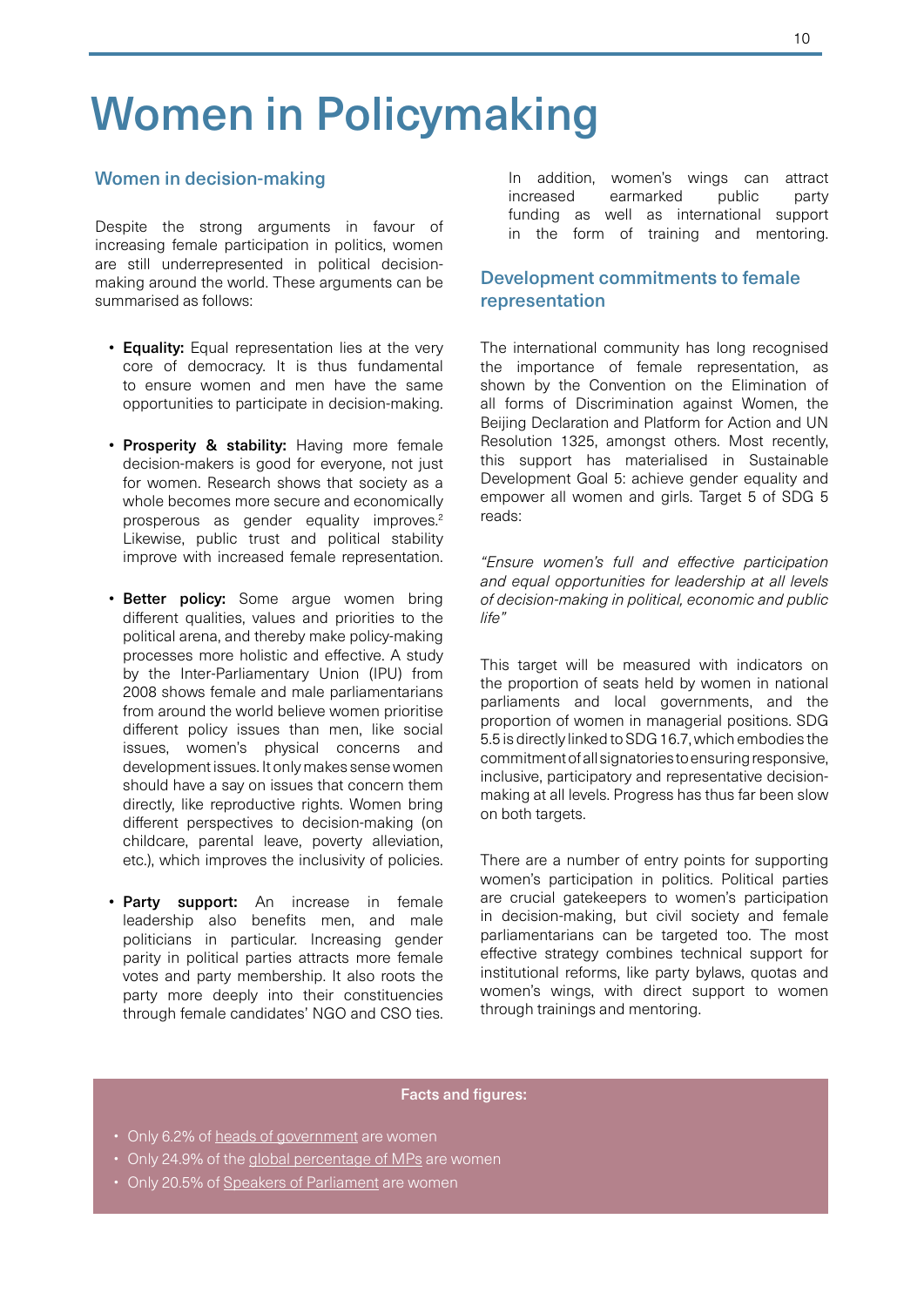# Supporting women's political empowerment in practice

Here you can find an overview of the type of actions to support women's participation in politics:

- Party rules & strategies: Political parties are key gatekeepers to women's participation. They should therefore have gender equality strategies which guide them in policy-related decisions and position taking in relation to all sectors they are involved in. These strategies should also lead them to improve party by-laws and increase the participation of women in the party structures through women's wings, earmarked funding, or quotas.
- Quota systems: There are 2 types of quotas: candidate quotas and reserved seats for women. In some countries, quotas are stipulated in the constitution or electoral codes, but parties can also establish quotas within party bylaws.
- Women's wings: Parties can establish a women's wing where issues salient to women voters are discussed. When women's wings have a strong grassroots support base, they can effectively pressure the party to be gender-sensitive in both internal party policies and national policies. Ideally a part of public funding goes directly to the women's wing or is earmarked for them.
- Women's caucuses: Women's caucuses bring together female parliamentarians from across party lines in order to gender mainstream legislation and advance solutions to gender inequality. International actors can facilitate the creation of a women's caucus.
- Gender mainstreaming & responsive budgeting: The informal model of mainstreaming gender in all parliamentary commissions necessitates a high level of gender awareness amongst parliamentarians but has the potential to make policy more inclusive. Another method is Gender Responsive Budgeting. Civil society actors and politicians can be trained to spot gender-blind budget initiatives and amend them.
- Trainings, capacity building and mentoring: Trainings and capacity building are the main method of supporting women in politics. Trainings can focus on:
	- » self-esteem, public speaking, selfassertion
	- » political campaigns, advocacy and fundraising
	- » leadership skills
	- » media engagement
	- » ways to challenge stereotypes and cultural barriers

Women-only trainings can be very useful for empowering women with the necessary skills and overcoming psycho-social barriers. The safety of a women-only environment helps build confidence and resilience.

However, mixed gender approaches can be more effective at changing the system. By connecting men and women on gender equality and sharing perspectives, men's attitudes and relations with their female colleagues might change. This is especially useful for trainings on campaign skills and fundraising.

Political Parties of Finland for Democracy (Demo Finland) and the Netherlands Institute for Multiparty Democracy (NIMD) base their approach on a long-term engagement by setting up democracy schools and political academies to support female politicians in all stages of their career. At the same time, the National Democratic Institute (NDI) and the United Nations Development Programme (UNDP) recommend adapting the type of trainings to the different stages of the electoral cycle.

Female politicians can learn the most from each other. Therefore, mentoring and twinning are particularly effective for young female politicians, as it provides them with a female role model in a maledominated arena. Peer learning between politicians from different parties, countries or even continents can be incredibly valuable for exchanging innovative tactics to deal with shared barriers.

- Demo Finland (2015), [Gender Equality within political parties and Women's Cross-party Cooperation](https://nimd.org/wp-content/uploads/2016/02/Gender_equality_within_political_parties_and_womens_crossparty_cooperation_English.pdf)
- Netherlands Institute for Multiparty Democracy (2017), [Dancing Backwards in High Heels](https://nimd.org/wp-content/uploads/2017/04/NIMD-Dancing-Backwards-in-High-Heels-spread-DEF-1.pdf)
- Women Political Leadership, The World Bank (2015), [The Female Political Career](https://www.womenpoliticalleaders.org/study/female-political-career/)
- OSCE (2014), [Handbook on Promoting Women's Participation in Political Parties](https://www.osce.org/odihr/120877)
- World Economic Forum (2019), [The Global Gender Gap Report 2019](https://www.weforum.org/reports/gender-gap-2020-report-100-years-pay-equality)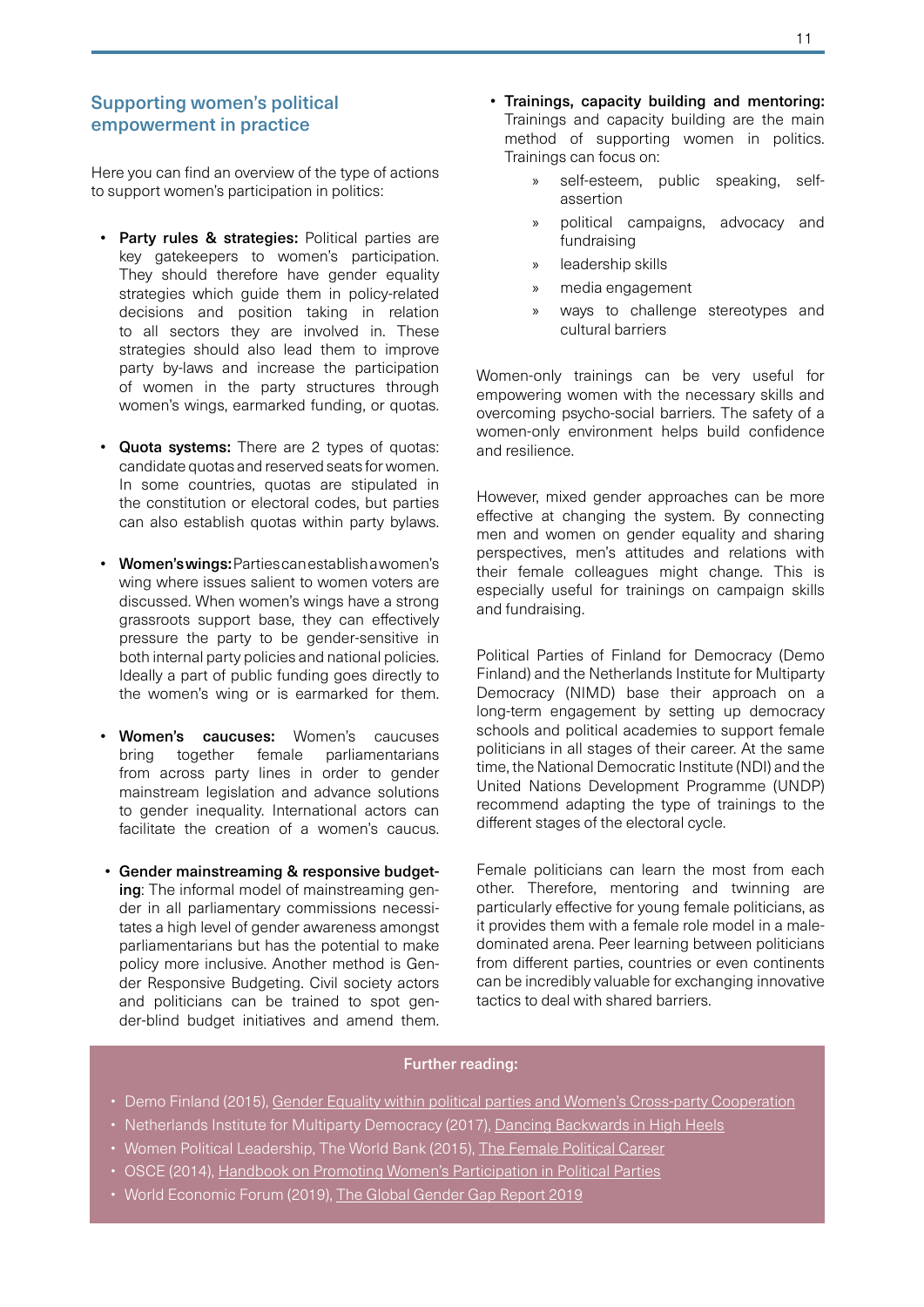# Parliamentary Strengthening

# A cornerstone of democracy

Parliaments are a core institution in any democratic society. Citizens elect their members of parliament to represent and translate their needs and aspirations in national policy and decision-making. While free and fair elections are seen as the beacon of democracy, what happens between elections, i.e. elected representatives contributing to the formulation of equitable and sustainable policy, is vital for delivering on the intrinsic values of a democracy. The importance of Parliaments is traditionally based on the three core functions they perform:

- Representation: the elected body reflects the society in its diversity, allowing different groups and communities to have a voice in all the issues that are translated into policy;
- Law-making: parliaments can introduce laws and have the power to amend or reject government drafted laws;
- Oversight: Members of Parliament (MPs) monitor and hold the Executive accountable for its actions and push for the implementation of policies.

While international actors have put a lot of effort into enhancing the powers of Parliaments to perform these three main functions, in many instances a formal increase of these powers has not translated into better performance in practice. MPs and parliamentary staff often lack the specialised expertise needed for the formulation and scrutiny of legislation and public budgets. In addition, entrenched incentives structures may lead MPs to focus on their representative role, limiting their contribution to legislation and oversight of the executive.

The inability of Parliaments to meet the high expectations that come with their election makes them increasingly mistrusted by the public. This, in turn, has made international partners shift their attention to supporting other stakeholders, such as civil society actors.

### A partner for international actors

Constitutionally, Parliaments are the only actor able to engage the government on every aspect of its mandate. For precisely this reason, Parliaments are an important partner in contributing to the goals of international development assistance programmes:

- Parliaments can serve as a platform for dialoque, playing a crucial role in the resolution of conflicts and in peacebuilding, especially in fragile and post-conflict contexts, where an arena of exchange is needed for an effective reconciliation process;
- Parliaments can ensure a more sustainable governance of natural resources, equitable distribution of revenues and (gender) inclusive sector policies, because they are made up of a diverse number of actors;
- Parliaments are able to influence the priorities of the government's expenditure through budget amendments and accountability oversight, thus playing a central role in public financial management;
- As influential opinion leaders. MPs can make an important contribution to socially difficult questions such as female genital mutilation (FGM), climate change and corruption.

- Approximately [€330 million](https://publications.parliament.uk/pa/cm201415/cmselect/cmintdev/704/704.pdf) is being spent on parliamentary strengthening
- Average [levels of public trust](https://democracy-reporting.org/dri_publications/report-global-mapping-and-analysis-of-parliamentary-strengthening-programs-2/) in Parliaments in Sub-Sahara Africa are lower than 50%
- A legislature with the ability to investigate the government is able to impose more constraints on the executive, helping to [reduce corruption](https://www.v-dem.net/media/filer_public/a4/5a/a45a57e4-5634-4510-8284-79bbba348484/v-dem_working_paper_2015_7.pdf)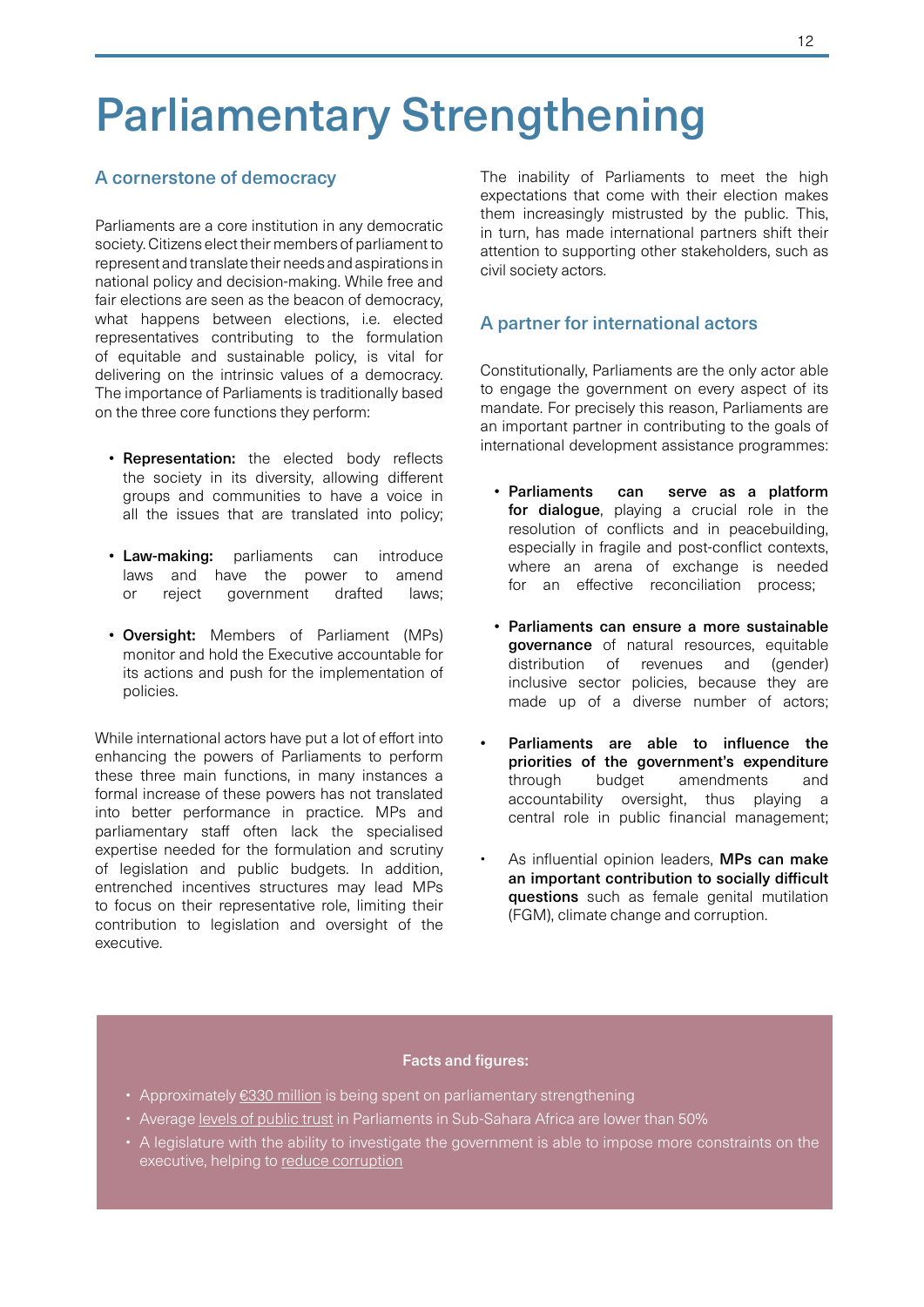# Strengthening parliament

In general, the strengthening of a parliamentary institution has two dimensions which are interlinked:

**Institutional support** (direct support) aimed at supporting Parliaments for the purpose of democratisation, checks and balances, and good governance. This can be obtained through investing in infrastructure (ICT, premises), institutional structures (such as the Administration, Committee system and internal regulations) and through developing knowledge and skills of MPs and parliamentary staff in legislation, oversight, the budgetary process and representation.

**Thematic support** (issue-based support) for the purpose of promoting specific policy goals, such as poverty reduction, HIV/AIDS prevention, environmental protection, anticorruption, etc. The support targets the thematic knowledge of MPs, engages societal stakeholders in consultations and works on legislative and parliamentary debate processes.

International actors have identified some of the best practices that make parliamentary strengthening more effective. Inspired by their experience, Parliaments and actors active in the sector drafted the 'Common Principles for Support to Parliaments', adopted by the Inter-Parliamentary Union Governing Council in October 2014. These principles, widely endorsed by different organisations, insist specifically on the following practices:

- Politically aware programming: Parliaments are deeply political institutions and informal power relations can often be more important than formal rules. Moreover, every country has its own specificities and dynamics. In order to better tailor parliamentary strengthening programmes, a clear understanding of historical contingencies, the political context and socio-economic issues is crucial.
- Peer-to-peer learning: Trust and good relationships are likewise important in addressing Parliaments. South-South approaches are particularly effective, as Parliamentarians from the same regions, sharing similar challenges and weaknesses, can engage more easily together on sensitive issues. In the same way, parliamentary strengthening works well when implemented through peer-topeer approaches: parliamentarians are able to understand mutual challenges, concerns, and are more willing to accept external pressure.

• A long-term approach: In order to deal with the institutional complexity and differentiation of Parliaments, international actors have ditched one-size-fits-all solutions to adopt more tailored approaches to be implemented with longer-term perspectives. To counter the problem of the high turnover of MPs in many development countries, practitioners are including the permanent staff of Parliaments more frequently.

# Parliaments and political parties

Parliaments and political parties are inextricably linked. The effectiveness and efficiency of a Parliament is highly dependent on the political parties that make it up. Parties need to perform equally crucial functions within a democracy (fostering a pluralistic environment, aggregating citizen's interests and engaging them in the democratic process).

Parties are important in the decision-making process: they steer the content of discussions in the Parliament and serve as a point of reference on voting for Parliamentarians. A very disciplined ruling party may mean that the government dominates the Parliament, while a multitude of weakly cohesive parties might make parliament unpredictable and difficult to organise.

Parliaments also help MPs in their outreach function, often providing human and financial resources to parties. As such, when Parliaments are weak (for example due to unequal rules and procedures, or a lack of funds), the effectiveness of parties in fulfilling their democratic role can be hindered. Considering their interdependence and their essential role in democracy, democracy support programmes would be wise to engage Parliaments and political parties at the same time.

- Democracy Reporting International (2015) [Global Mapping and Analysis of](https://democracy-reporting.org/dri_publications/report-global-mapping-and-analysis-of-parliamentary-strengthening-programs-2/)  [Parliamentary Strengthening](https://democracy-reporting.org/dri_publications/report-global-mapping-and-analysis-of-parliamentary-strengthening-programs-2/)
- Inter-Parliamentary Union and UNDP (2020) [GPEDC Guidelines](https://www.ipu.org/resources/publications/handbooks/2020-09/guidelines-enhancing-engagement-and-contribution-parliaments-effective-development-cooperation)
- Inter-Parliamentary Union (2014) Common **[Principles for Support to Parliaments](https://www.ipu.org/our-impact/strong-parliaments/setting-standards/common-principles-support-parliaments)**
- House of Commons International Development Committee (2015) [Parliamentary Strengthening](https://publications.parliament.uk/pa/cm201415/cmselect/cmintdev/704/70405.htm)
- Luhrmann A. and Chisanga, A. (2016) V-Dem Institute: Role of Legislative Powers [for Executive Corruption](https://www.v-dem.net/media/filer_public/15/55/1555da33-9a2f-4b22-9282-c97e97a65951/v-dem_policybrief_3_2016.pdf)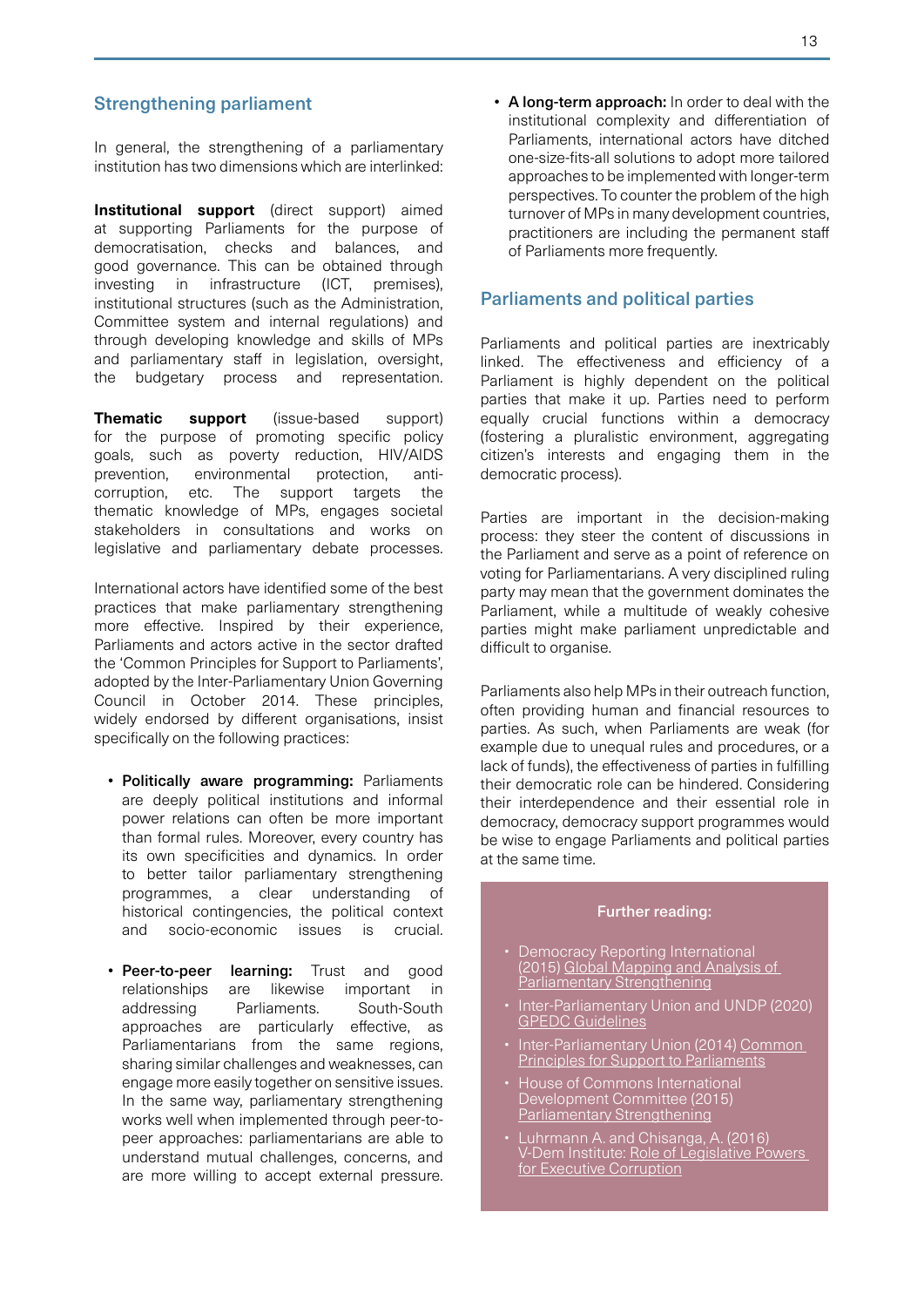# Media Support

Traditionally speaking, the media serves to provide information, entertainment and education. However, media also plays a fundamental role in democracy, human rights and development.

- Media for human rights: Freedom of opinion and expression are fundamental rights of every human being. To this end, independent media are necessary for promoting and protecting freedom of expression as well as other fundamental human rights. Democracy cannot exist when these fundamental freedoms are not respected.
- Media for development: Free media is also a catalyst for social and economic development. Amartya Sen's (1999) argument that famines can be prevented by freedom of press is exemplary of this function. Media can also curb corruption, facilitate trade, spread innovations, and bring expertise on health and education to remote areas as they are flexible tools to raise awareness.
- Media for democracy: Free and independent media, otherwise known as the 'fourth estate', facilitates the exchange of information and opinion. This is necessary for a pluralism of views, informing citizens and building consensus based on a fair representation of public opinion. This ensures transparency and empowers citizens to hold their elected representatives accountable. Likewise, media also plays a watchdog function by scrutinising government action and inaction as well as channeling citizens' voices of discontent.

While recent technological innovations have certainly improved media pluralism, amongst others through citizen journalism and social media, they also provide authoritarian regimes and private interests with new ways to shape and manipulate political processes. Algorithms that reinforce

confirmation bias and deepen polarisation come hand in hand with an erosion of trust in traditional media.

### Why support media development?

Press freedom has declined to its lowest level in over a decade and the five biggest drops have occurred in Europe. Only 13% of people live in countries where the media is free. Media is instrumental in shaping the developing political discourse and is often critically important during election periods. Community media also provides avenues for participation in socio-political life for the otherwise marginalised.

Where infrastructures of the state lack the political will or knowledge required to regulate and safeguard the media, or provide incentives for its citizens to enter professions which may improve the quality of its output, the international community can play a key role in promoting reform and ensuring open debate among citizens. Development actors can prevent monopolistic ownership conventions, a censorship culture, and promote independent journalism in transitioning states.

The EU guidelines for freedom of expression emphasise the right to seek and receive information, and the right to impart information and ideas of all kinds through any media, regardless of frontiers. Sustainable Development Goal Sixteen which falls within the 2015 United Nations framework strategy for the years up until 2030, calls for the consolidation of peace, justice and strong institutions globally. Point 16.10 of the SDG makes specific mention of the need to support public access to information and to protect fundamental freedoms.

- OECD statistics show that [ODA for media support](https://www.oecd.org/dac/conflict-fragility-resilience/docs/CIMA.pdf) made up only 0.4% of total ODA for the year 2016
- [Since 2015](https://cpj.org/data/killed/?status=Killed&motiveConfirmed%5B%5D=Confirmed&type%5B%5D=Journalist&start_year=1992&end_year=2020&group_by=year), 274 journalists have been killed while pursuing stories, 24% of which were corruptionrelated
- [ODA to Media support:](https://www.oecd.org/dac/conflict-fragility-resilience/docs/CIMA.pdf) Germany: \$225 million, United States: \$56 million, Japan: \$39 million, European Union: \$25 million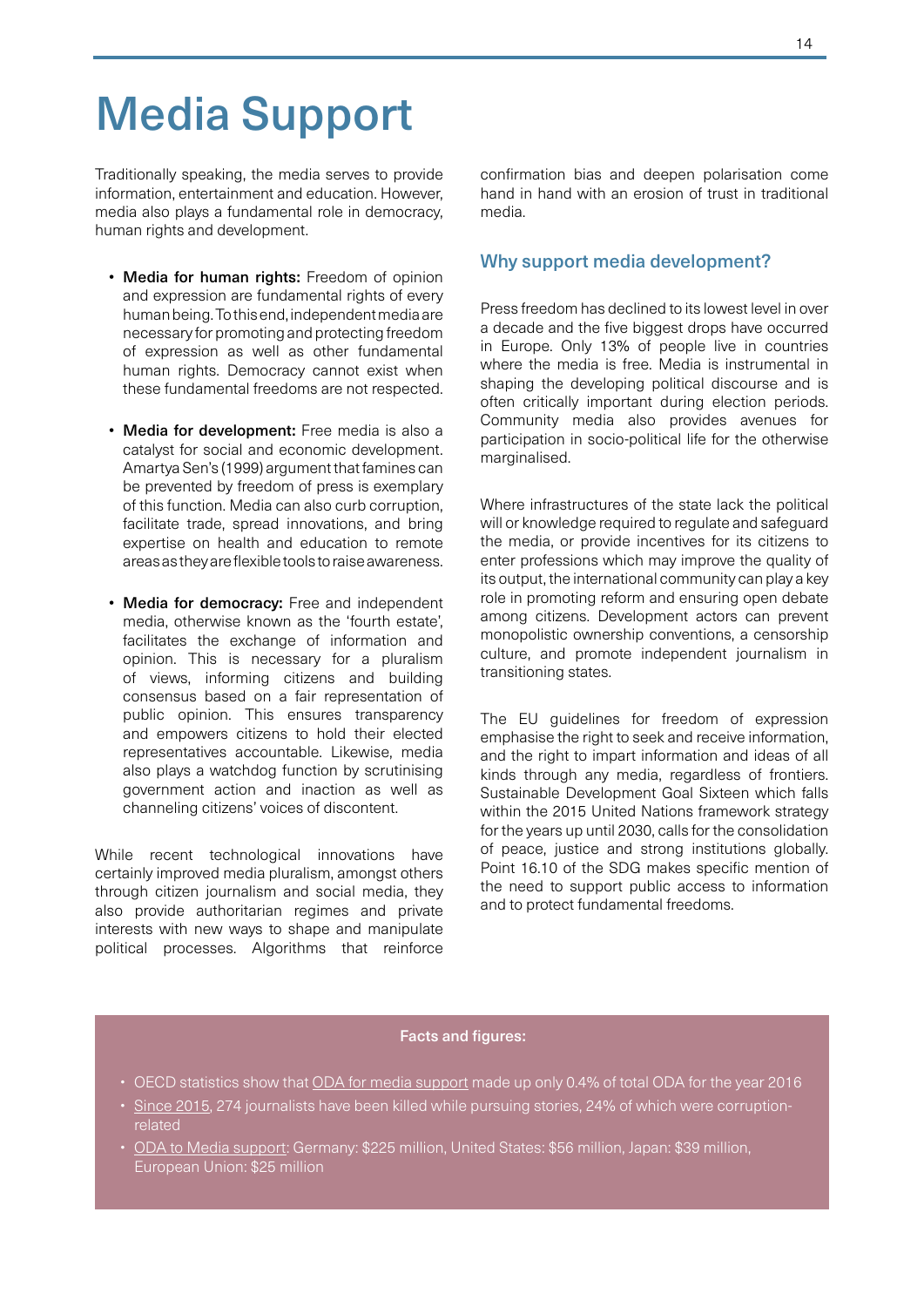# Media support in practice

There are a variety of ways donors can support media:

Improving access to information: To improve access to information, donors can support legislative changes that allow for transparency and accountability. This can also reduce corruption. It is vital for governments to not only provide the legal framework, but also implement it by:

- Providing legal expertise to update the legal framework of information and communication;
- Democratising access to communication mediums through investment in media infrastructure (support building TV and radio stations and broadcasting infrastructure);
- Providing education programs which improve media literacy and explain where and how to access information, also tackling disinformation.

Internet freedom: When it comes to obtaining information and global news, the internet is the platform. Internet freedom can be protected through:

- Working directly with investors and shareholders of communications companies to help protect internet freedom;
- Creating robust legislation at state-level to effectively regulate the media as an industry so as to combat the spread of hate-speech and enhance accountability;
- Forming an international coalition against censorship and a proper legal framework to govern content moderation.

Promoting investigative journalism: Donors and development implementers can ensure investigative journalists are supported in the correct way by:

• Creating training programs for journalists using local and veteran journalists:

- A universal acknowledgment and consensus of sound reporting;
- Reinforcing the rule of law and combating political corruption so that journalists are not the targets of violence.

Ensuring pluralism: SME's and traditional media face major competition from larger enterprises that can overcome economic hurdles and invest in better technology. They can be strengthened by:

- Ensuring that digital and print media can benefit from the same tax advantages;
- Installation of media pluralism observatories;
- Direct assistance to SMEs and traditional media platforms;
- Training in the use of modern technology and social media engagement, including sensitization on ethics and professional codes of conduct;
- Support to production content ensuring diversity and creative processes.

Supporting freedom of information: Freedom of Information Acts (FOIAs) can offer countries a position to ensure transparency, deepen democracy and fight corruption. Freedom of information can be protected by:

- Appointing a trained, independent and active information commissioner (like the Media Pluralism Monitor);
- Increasing commitment to ensure the accountability and transparency of political and corporate processes;
- Supporting Freedom of Information defenders (Journalists organizations and unions and international networks of those defenders and their activities of lobbying and advocacy).

- Article 19 (2020) [The Global Expression Report](https://www.article19.org/wp-content/uploads/2020/10/GxR2019-20report.pdf)
- CIMA (2017) [Understanding Donor Priorities in Media Development](https://www.cima.ned.org/publication/slowly-shifting-field/)
- CIMA (2020) [Supporting Media at a Time of Crisis: Donors Explore New Strategies](https://www.cima.ned.org/publication/supporting-media-at-a-time-of-crisis-donors-explore-new-strategies/)
- IMS (2017) [Defending Journalism](https://www.mediasupport.org/wp-content/uploads/2017/10/1_Journalist-Protection-Book-Digital-1.pdf)
- Brookings Institute (2016) [The Media Democracy Needs](https://www.brookings.edu/research/the-media-democracy-needs-and-deserves-a-response-to-seven-trends-in-old-and-new-media/)
- Reporters Without Borders (2020) [2020 World Press Freedom Index](https://rsf.org/en/2020-world-press-freedom-index-entering-decisive-decade-journalism-exacerbated-coronavirus)
- USAID (1999) [The Role of the Media in a Democratic Society](https://gsdrc.org/document-library/the-role-of-media-in-democracy-a-strategic-approach/)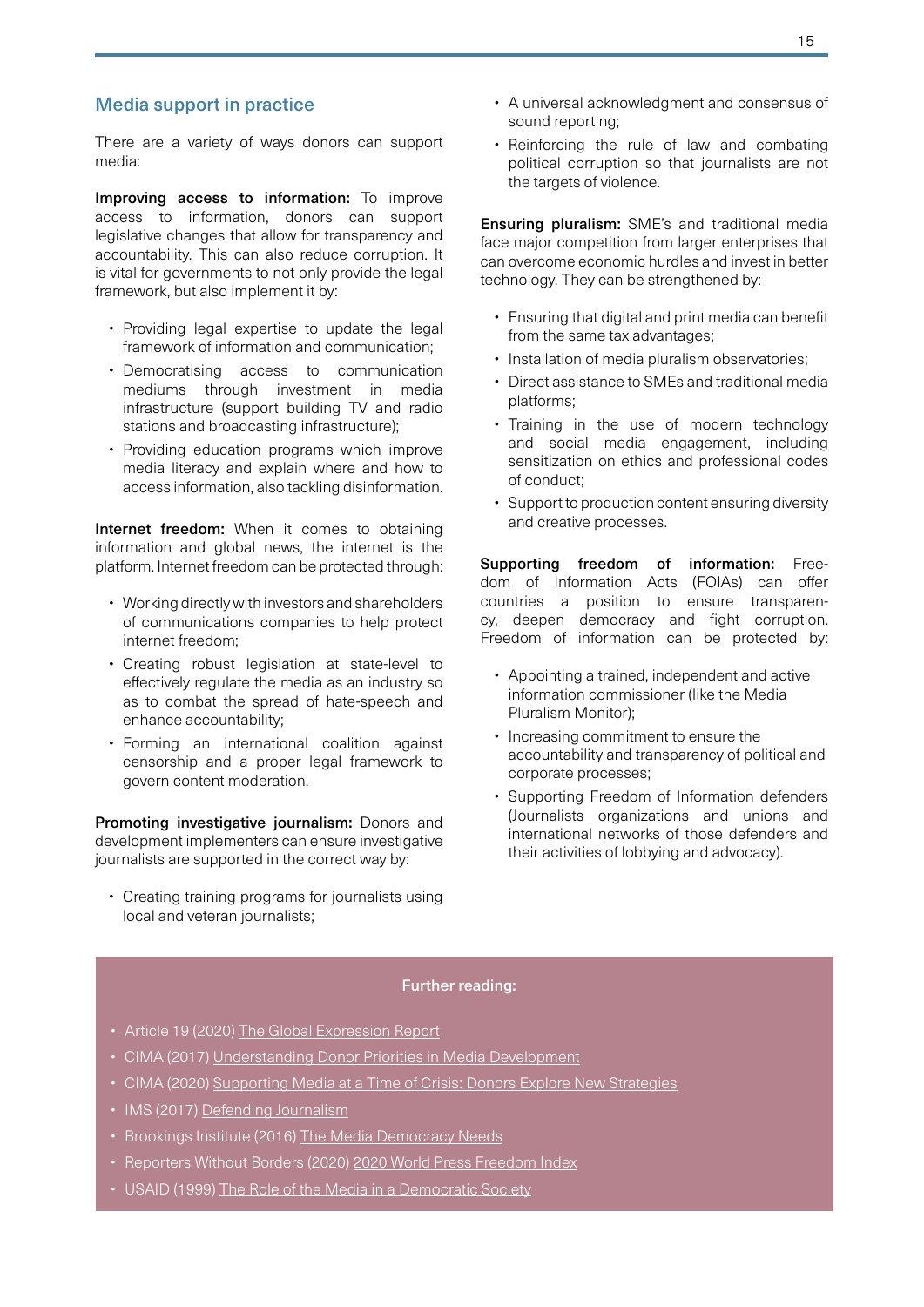# Rule of Law

The 'Rule of Law' is often considered to be the backbone of democratic governance. Broadly, the rule of law can be defined as the principle that all public authorities act within the constraints of law without the arbitrary use of power, in accordance with the laws of the state, and under the control of independent and impartial courts.

The Rule of Law is closely linked to good governance and democracy. The Rule of Law is also the basis on which international organisations function. For example, within the EU, upholding the rule of law is both a founding value of the EU and a guiding principle for external action thereby crossing the internal-foreign policy divide. At EU level, the Commission, defines the rule of law as compliance with the following six principles: legality, legal certainty, prohibition of arbitrariness of the executive, independent and impartial courts, effective judicial review including respect for fundamental rights, and equality before the law.

# Democracies and the rule of law

The principle of 'Rule of law' is intrinsic to democracy, and therefore strengthening the rule of law is a direct investment into the quality of a democracy. While the importance of the rule of law for democracy is widely recognised, its application is an inherently political process.

Creating a strong system of checks and balances through the principle of the rule of law is crucial to the prevention of autocratisation. An independent judiciary that upholds constitutionalism is also a critical success factor in countering closing

democratic space, as a powerful ally to civil society, political parties and donors. Meanwhile, independent courts contribute to a constitutional culture in which the arbitrary exercise of power is discouraged through a process of public justification to which both public actors and citizens must conform.<sup>3</sup>

*"The principle of 'Rule of law' is intrinsic to democracy, and therefore strengthening the rule of law is a direct investment into the quality of a democracy"*

In contrast, when the rule of law breaks down, it allows for abuses of power to go unpunished and exacerbates tensions between political actors and citizens. 4 Considering this, investments into the rule of law are necessary to prevent the growing trend of autocratisation.

- [€2.3 billion](https://stats.oecd.org/qwids/) is the total aid to developing countries on anti-corruption measures and legal & judicial reforms in 2018
- [€3.3 trillion](https://www.weforum.org/agenda/2018/12/the-global-economy-loses-3-6-trillion-to-corruption-each-year-says-u-n) is estimated to be the cost of corruption to the global economy
- Rule of law is a component of [Goal 16: Peace, justice and strong institutions](https://www.un.org/sustainabledevelopment/peace-justice/) and was declared as a universal principle through Declaration of the High-level Meeting of the General Assembly on the Rule of Law at the National and International Levels, UNGA 30 November 2012
- Globally [31% of prisoners](https://www.un.org/sustainabledevelopment/peace-justice/) are held in detention without sentencing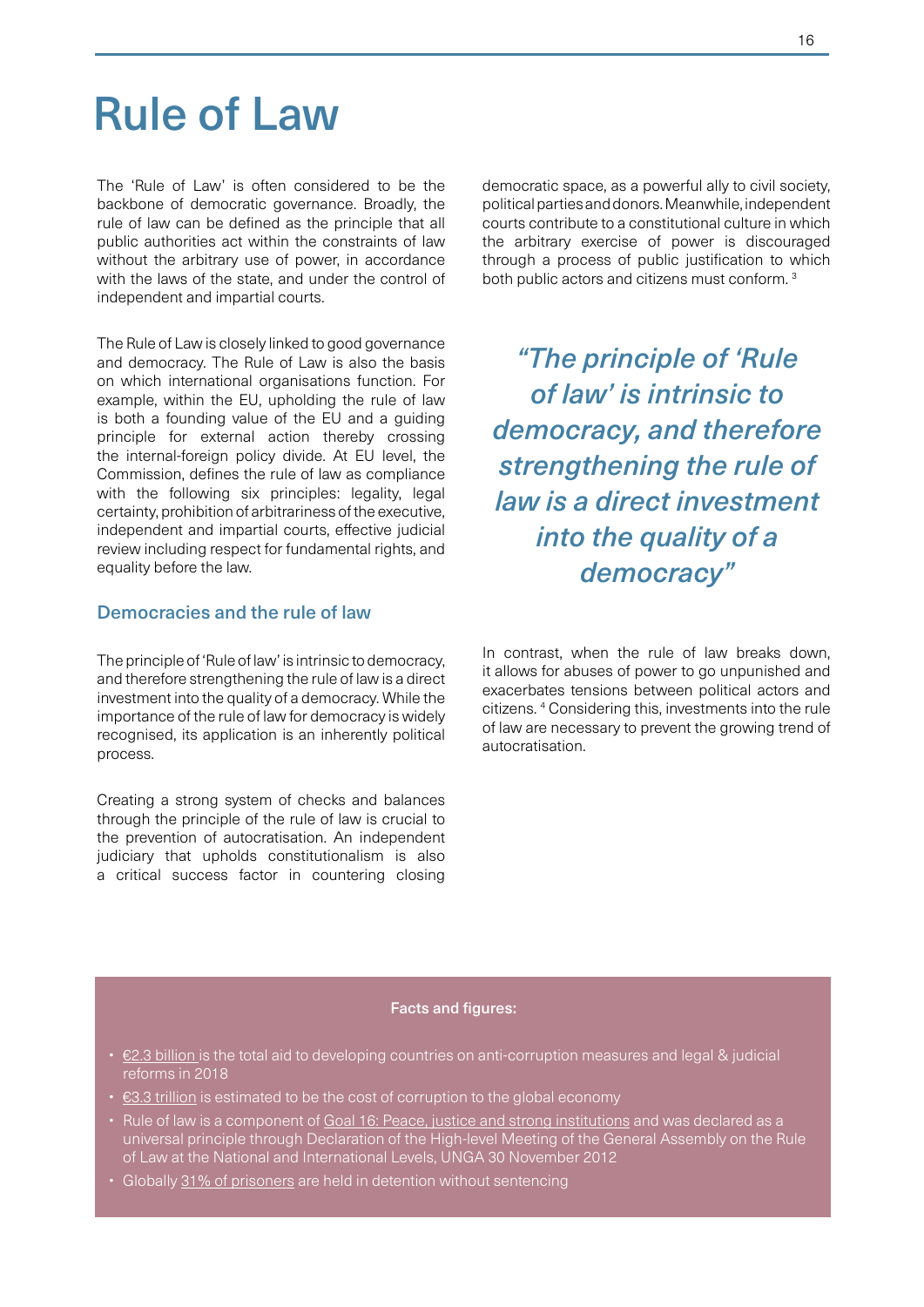### How to support the rule of law

There are a multitude of ways to design programmes in support of the rule of law, depending on the availability of partners, institutional capacity and the characteristics of the concerned stakeholders. Organisations working on the rule of law typically focus their efforts on working with government stakeholders and civil society. The following represent a selection of programmes that have been used in order to promote the rule of law following different aspects that are important to the rule of law.

These pillars have been identified as some potential areas of focus for EU institutions and EU Member States to assist non-EU countries seeking to develop their application of the rule of law effectively. These are by no means exhaustive, as respecting and promoting the rule of law is a complex process.

Supporting the integrity of civil servants: One important aspect of maintaining the rule of law is the integrity of civil services and their ability to effectively apply legislation. This can be done through the following methods:

- Developing and implementing meaningful and enforceable ethics codes, linked to systemic practices and procedures, based on legislation, and backed by management leadership and high-level political commitment, and ongoing 'professional ethics' training. 5
- Capacity building for civil servants in the field of Rule of Law through workshops, training and knowledge exchange programmes.

Anti-corruption measures **:** Corruption undermines the rule of law, by hindering the making of fair and effective laws, as well as their administration, enforcement and adjudication.<sup>6</sup>

Policy reforms in the justice sector: Create reforms such as police reform (improving the police's effectiveness and performance), community security, access to justice (formal courts, alternative dispute resolution, and legal empowerment) and institutional effectiveness and accountability, in line with international agreements.

Independence of the judiciary: The existence of courts advances the rule of law through the judicial process. Supporting independent courts can be done through the following:

- Constitutional design and reform: working directly with governments and civil society on constitutional reforms that guarantee the rule of law;
- Training for magistrates: setting-up workshops, training and knowledge exchange programmes that increase magistrates knowledge of applying the rule of law;
- Supporting political actors: working on strengthening organisations that advocate for the rule of law such as human rights groups, political parties.

- Domingo, P, (2016) [The Politics of Rule of Law and Development](https://www.odi.org/publications/10376-rule-law-politics-and-development-politics-rule-law-reform)
- Ioannides, I. (2014) International IDEA [Rule of law in European Union external action: guiding principles,](https://www.idea.int/sites/default/files/publications/rule-of-law-in-european-union-external-action.pdf)  [practices and lessons learned](https://www.idea.int/sites/default/files/publications/rule-of-law-in-european-union-external-action.pdf)
- EPRS (2019) [Protecting the rule of law in the EU: existing mechanisms and potential improvements](https://www.europarl.europa.eu/thinktank/en/document.html?reference=EPRS_BRI(2019)642280)
- Netherlands Helsinki Committee (2020) [Rule of Law Training](https://www.nhc.nl/programmes/integrity-and-accountability/matrarolt/)
- Waldron, J. (2016) [The Rule of Law The Stanford Encyclopedia of Philosophy](https://plato.stanford.edu/entries/rule-of-law/)
- World Justice Project (2020) [Rule of Law Index 2020](https://worldjusticeproject.org/our-work/research-and-data/wjp-rule-law-index-2020)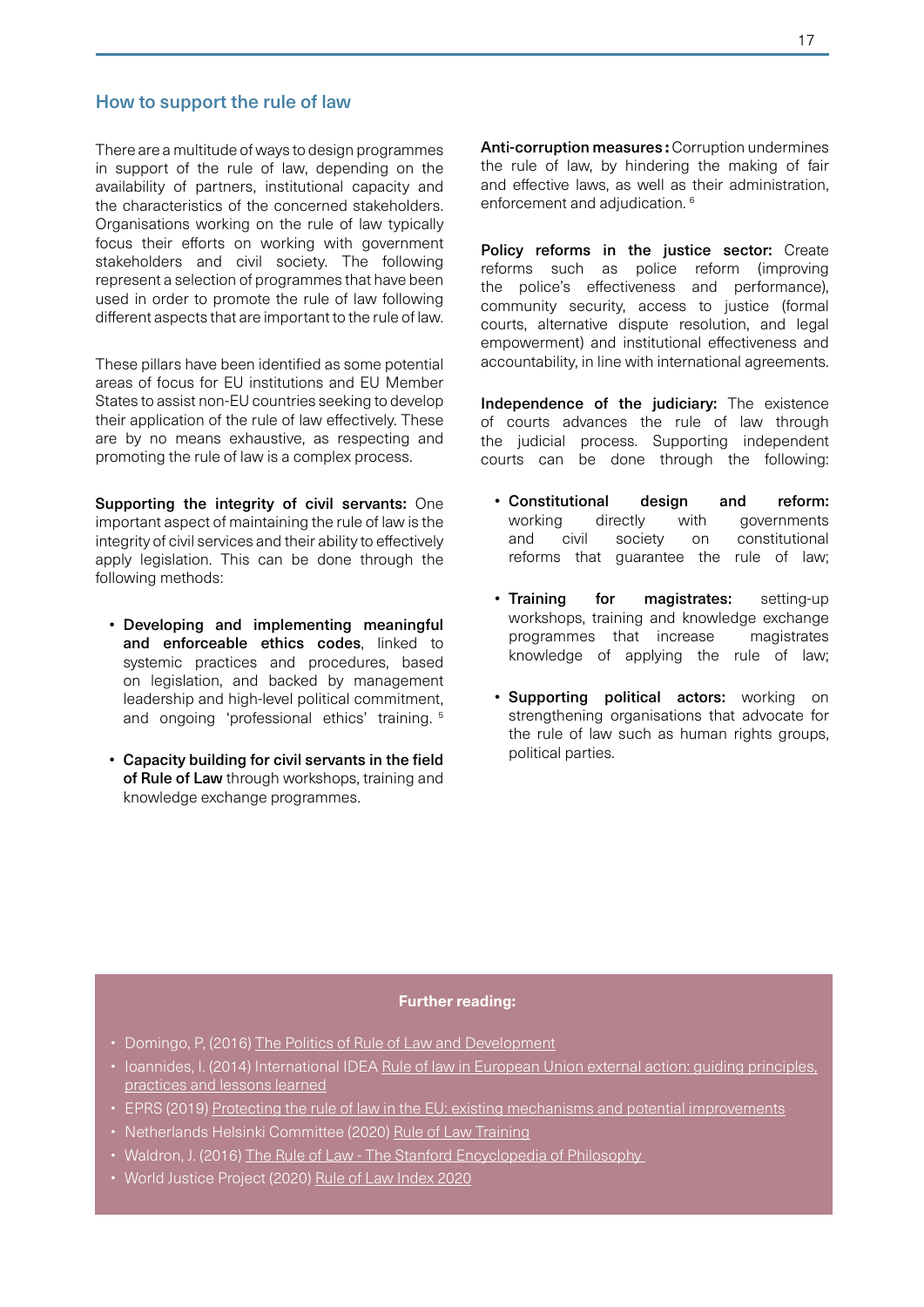# Anti-corruption

Corruption is broadly defined as "the abuse of entrusted power for private gain". 7 It covers a wide range of behaviours such as bribery, trading in influence, abuse of power and influence, nepotism, conflicts of interest, and happens both in the public and the private sector. Corruption is found everywhere, but it is particularly prevalent in countries with weak institutions and those affected by fragility. Corruption is known to have a corrosive effect on democracies, eroding trust in institutions, the rule of law and hampering economic development. 8

# Anti-corruption efforts

Corruption has a detrimental impact on the effectiveness of government, the health of the economy and societal cohesion. Some of these effects are:

- The erosion of trust in state institutions (including government, parliament, courts)
- Poverty and inequality through the misuse of public finances
- A dysfunctional relationship between the public and the private sector (including state capture and tax evasion)

Efforts to combat corruption have been taking place at all levels of governance, often bringing together the public and the private sector in order to find new ways to counter corrupt behaviour.

National: National legislation is essential for combating corruption. The independence of the judiciary and the ability of prosecutors to investigate corruption cases without fear of repercussions are

vital in this regard. Maintaining the rule of law is a key component of creating an environment that both deters and punishes corruption.

Regional: Intergovernmental organisations, both regional and thematic have created mechanisms to combat and prevent corruption. In the EU, anti-corruption efforts are focused on adopting a high standard of legislation, either specifically on corruption, or by incorporating anti-corruption elements into other laws. Corruption is recognised as a 'euro-crime', which enables the EU to use legislative powers to regulate this area.<sup>9</sup> At the OECD level, there is the Anti-bribery Convention. The African Union Convention on Preventing and Combating Corruption entered into force in 2006. 10 The Organisation of American States has adopted the Inter-American Convention against Corruption (IACC) and created a mechanism that reviews member countries' legal frameworks, making recommendations on how to improve anticorruption legislation.<sup>11</sup>

International efforts on anti-corruption: In October 2003, the United Nations General Assembly adopted The United Nations Convention against Corruption (UNCAC), which entered into force in 2005. This is the only legally binding universal anticorruption instrument. UNCAC covers five areas of action: preventive measures, criminalisation and law enforcement, international cooperation, asset recovery, and technical assistance and information exchange. The Convention has 187 parties, 140 signatories, and has been ratified by the majority of UN states.

- [€120 billion](https://euobserver.com/justice/119300) is lost to corruption each year throughout the 27 EU member states while the African Union estimates that [25% of Africa's GDP](https://www.unodc.org/e4j/en/anti-corruption/module-1/key-issues/effects-of-corruption.html ) is lost to corruption
- [€1.11 trillion](https://www.transparency.org.uk/corruption/corruption-statistics/ ) is lost from illicit financial flows (corruption, bribery, theft and tax evasion) in developing countries each year
- [76% of Europeans](https://ec.europa.eu/home-affairs/what-we-do/policies/organized-crime-and-human-trafficking/corruption/anti-corruption-report_en ) think that corruption is widespread, according to Eurobarometer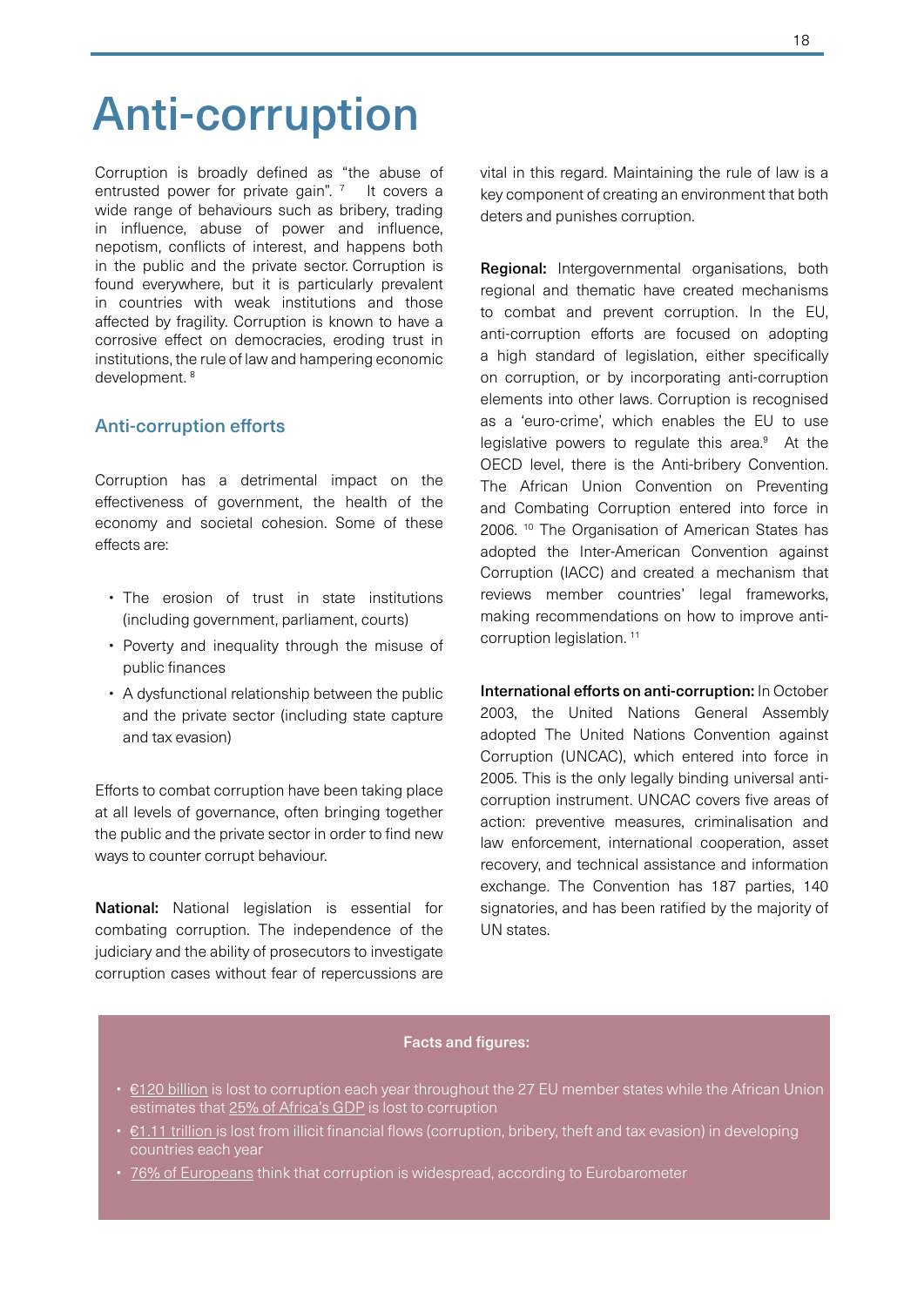Role of the private sector: The private sector has a complex relationship with corruption, as it is a perpetrator, a victim and a key ally in supporting change. 12 As corruption often affects competition, some private sector actors benefit from corruption, while others suffer. A number of initiatives to counter corruption have taken place in the private sector, with companies creating codes of conduct, ethical standards and taking on voluntary commitments that have anti-corruption elements, such as the United Nations Global Compact.

### Supporting anti-corruption measures

It is necessary that donors support initiatives to combat and prevent corruption. The following have been identified as anti-corruption strategies that can help towards preventing and combating corruption:

Capacity building: In implementing legislation that combats and counters corruption, some countries might find themselves in need of technical expertise. Programmes focusing on increasing the capability of national legislators and that of personnel in the justice sector can help them to create and apply anti-corruption reforms, while increasing state effectiveness in curbing misuse of public funds. The independence of the legislative and judicial branches from the executive branch of government can increase oversight and trust in state institutions. As an example, the Netherlands Helsinki Committee leads a project known as Integrity and Accountability which aims to foster improved professionalism in civil servants to combat corruption and nepotism, working directly with civil servants to enable them to better respond to a climate in which corruption stifles the workings of government.

Strengthening civil society: Civil society can put pressure on governments to tackle corruption by investigating and reprimanding high profile cases of corruption. Civil society organisations (CSOs) are also effective in relation to countering corruption in the private sector. CSOs can find allies in the private sector, identifying stakeholders that are sympathetic to the anti-corruption cause and engage with them for increased leverage over the government. Such strategic alliances between various anti-corruption actors can leverage governmental change. For example, the Eastern European Centre for Multiparty Democracy runs set of Democracy Schools in Ukraine that tackle the topic of corruption, bringing together civil society actors and political parties to explore different avenues on how to combat corruption together.

# *"€1.11 trillion is lost from illicit financial flows in developing countries each year"*

Independent media: Another key actor in supporting anti-corruption measures is the existence of free and independent media, who can shed light on corruption cases through investigative journalism and sensitising the public. Pluralism within the media landscape and financial independence are crucial factors to ensure the media is able to scrutinise both the public and private sector. As an example, the organisation CFI organised a series of trainings in Tunis under the theme "Investigative journalism, corruption, transparency and the right to information" to help boost the capacity of local journalists in investigative reporting.

- Global Anti-Corruption Blog: [The Global Anticorruption](https://globalanticorruptionblog.com) Blog
- Transparency International (2019) [How Corruption Weakens Democracy](https://www.transparency.org/en/news/cpi-2018-global-analysis)
- Transparency International (2020) [Corruption Perception Index 2019](https://www.transparency.org/en/publications/corruption-perceptions-index-2019)
- United Nations Global Compact (2020) [Principle Ten: Anti-Corruption](https://www.unglobalcompact.org/what-is-gc/mission/principles/principle-10)
- United Nations Office on Drugs and Crime (2020) [Corruption](https://www.unodc.org/unodc/en/data-and-analysis/corruption.html)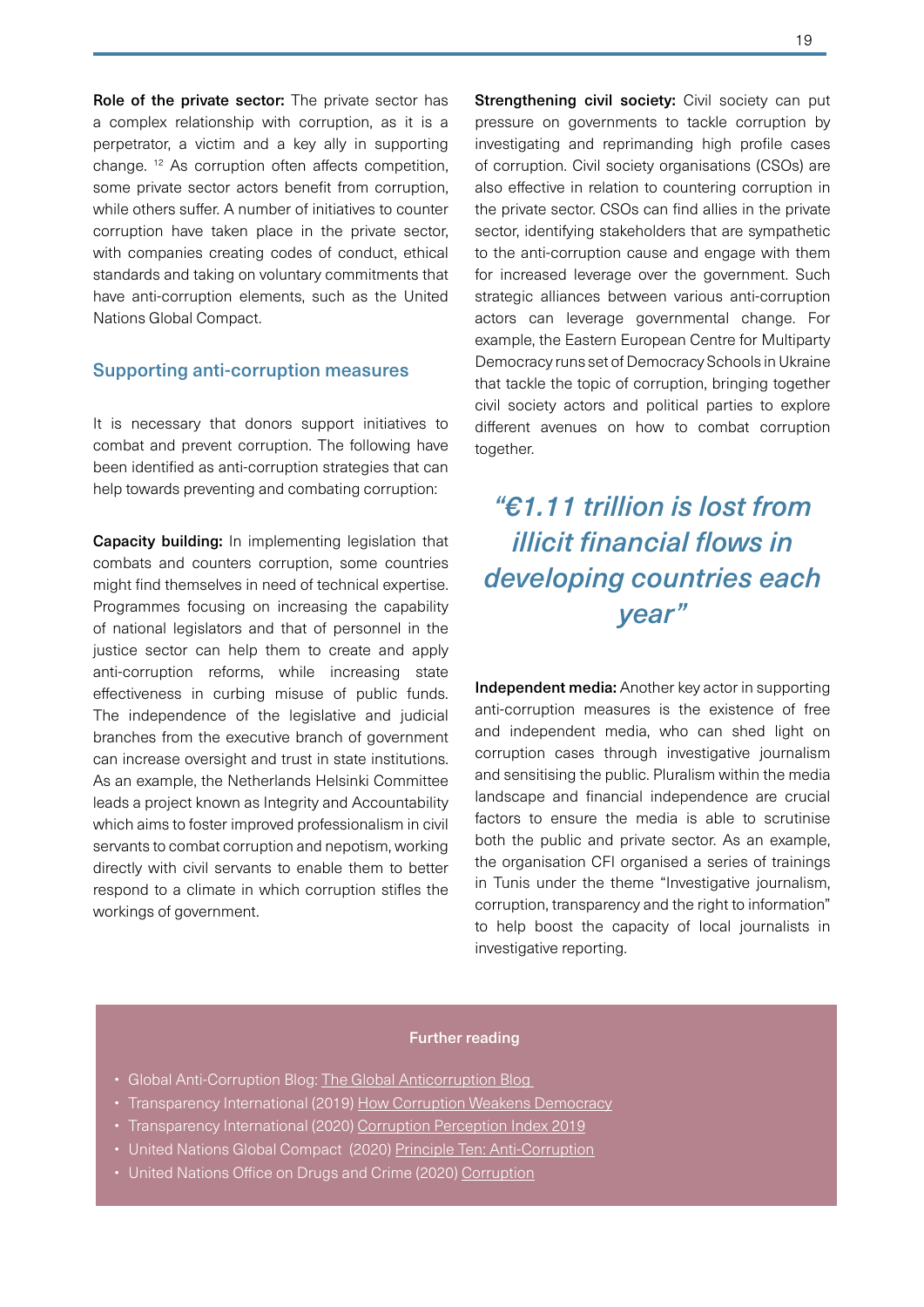# Electoral Support

# Elections beyond ballots

Elections are widely recognised as the peaceful transfer of power through public participation and act as a forum to discuss issues of importance to citizens. Meaningful elections, which are characterised as being transparent, credible and inclusive, are an important component of democracy, as the process through which governments obtain the democratic mandate to govern. Therefore, supporting democracy includes investing in the peaceful transition of power through different strategies of electoral support.

Elections are not just about what happens on Election Day, but part of a much longer process. The electoral cycle covers 3 broad phases:

- Pre-election period: training and education, voter education, election campaigning, voter registration, electoral reform, updating the voter register
- Election period: voting, vote counting, verification of results
- Post-election period: training, legal framework, audits and evaluation

The dynamics of the pre-election period usually determine whether an election will be impartial and competitive. The electoral process before voting day may be compromised by violence, intimidation, manipulation or mismanagement, which has a major impact on the quality of elections and meaningfulness of the vote. Feelings of unfairness during the electoral period or concerns regarding the outcome of the election may lead to violence. Therefore, the more long-term and comprehensive electoral cycle approach used in electoral support is essential in emerging democracies to contribute to meaningful, impartial, transparent and competitive elections. More long-term, such an approach contributes to entrenching democratic values within society, strengthening the respect for human rights and contributing to stability.

#### International support to elections

The international community supports elections around the world in order to strengthen confidence in elections, deter fraud, and provide an informed assessment of the election process. In the long run, such electoral support aims to improve the overall election framework and the context in which elections are held, strengthening the independence

and accountability of state institutions and supporting good governance. This electoral support follows internationally agreed-upon standards. There are three main ways to support elections:

Election observation aims to provide accurate and impartial reporting on the quality of elections to the public, media and international community, in order to increase the capability to address critical issues and carry out a more effective support. Observers gather and analyse data, and draw objective and impartial recommendations to improve the electoral process.

Electoral assistance is the technical or material help given to the electoral process. This can take multiple forms – professional support for electoral administration and planning, reform of electoral laws and regulations, dispute resolution, boundary limitation, voter registration, budgeting, use of technology, election security and civic education.

Election organisation is the process in which international organisations assume the role normally fulfilled by national electoral authorities, provided that they hold a mandate to organise an electoral process. The UN can organise elections if mandated by the Security Council and the General Assembly.

Election standards are set by a series of international and regional agreements. Internationally, the International Covenant on Civil and Political Rights (ICCPR), the Convention on the Elimination of all Forms of Discrimination against Women (CEDAW), and the Convention on the Rights of Persons with Disabilities (CRPD) are some legally binding documents which include provisions for election.

- [92](https://eeas.europa.eu/topics/election-observation-missions-eueoms_en) EU Electoral Observations Missions and Electoral Expert Missions since 2010
- Violence affects between [19-25%](https://www.ifes.org/sites/default/files/elections_worth_dying_for_-_a_selection_of_case_studies_from_africa_final2.pdf) of African elections
- Official election observation missions are often complimented by citizen observers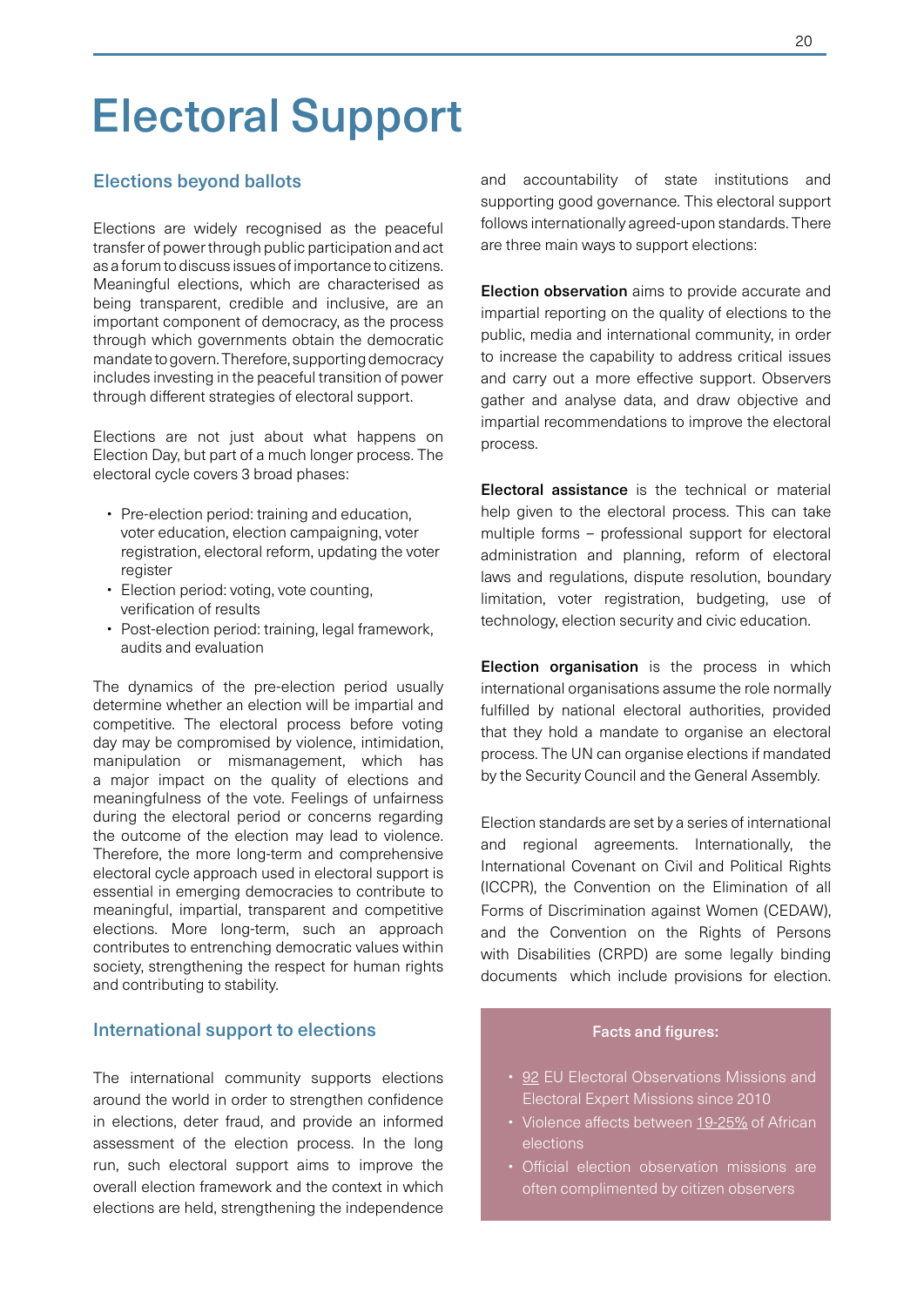## Supporting elections in practice

Election good practices are set by multiple organisations, such as the OSCE, the UN, the Council of Europe, the Commonwealth of Independent States (CIS) and the Inter-Parliamentary Union (IPU). There are many actors that can impact on the success of elections. Electoral support aims to empower some of these actors, while mitigating the harmful behaviours of others. The following represent some of the most prominent actors that need to be considered in an integrated manner in electoral support programmes.

Electoral Management Bodies (EMBs) are the authorities charged with the administration of the electoral process. Their essential tasks include determining who is eligible to vote, conducting polling, counting and tabulating the votes. In order to function effectively, EMBs must be independent and politically neutral, well-funded, adequately staffed and trained with some permanent staff, and follow transparent procedures on the basis of a precise yet comprehensive legal framework. Electoral support may offer technical assistance to help create these necessary conditions for well-functioning EMBs.

Courts are essential during elections as they represent the mechanisms through which the rule of law and human rights are being upheld in elections. They also serve the role of providing reparations and remedies in case of violations of electoral law. Courts can recall elections if they decide that there have been irregularities that have compromised the results. Technical assistance programmes focusing on courts can be an effective form of increasing the capacity of courts to deal with electoral disputes.

Political parties have the potential to be the main channel of public opinion in elections, even though this is not always the case. In the context of elections, political party support may focus on internal capacity development, fostering interparty dialogue, and community outreach. Political dialogue and election observation are important tools for mitigating the risk of violence.

Parliaments have a role in electoral law, political party finance laws, and upholding human rights. International Organisations and NGOs can aid parliaments through providing technical expertise for drafting new legislation, working on cross-party awareness-raising campaigns, and improving the parliament's oversight of government activities.

Media plays an essential role in holding governments to account and influencing the policy-agenda and political discourse, including during elections. Social media can serve as a platform to monitor fraud, engage debate and spread information, however, online platforms can also be used to disseminate misleading content and hate speech.

Domestic election observers: Investing in domestic observers has long-term benefits, as citizens can reach more areas than international observers and can provide them with essential information. Moreover, investing in domestic election observers ensures continuity to election monitoring, as citizens can hold elected officials to account when they observe misconduct, without the need of international observation missions.

Citizens and civil society play an essential watchdog role in elections, as they may have the ability to pressure governments to follow international electoral standards and highlight misconduct. Supporting civil society during and after elections is also crucial for implementing the recommendations of electoral observation missions, as CSOs are in a good position to advocate for reforms.

- Birch S. & Muchlinski D. (2018[\) Electoral violence prevention: what works?](https://www.tandfonline.com/doi/full/10.1080/13510347.2017.1365841?scroll=top&needAccess=true) Democratization
- Democracy Reporting International (2018) [A New Frontier: Social Media/Networks Disinformation in the](https://democracy-reporting.org/wp-content/uploads/2018/10/A-new-frontier_social-media_election-observation_Briefing-Paper-by-Michael-Meyer-Resende.pdf)  [context of electoral observation](https://democracy-reporting.org/wp-content/uploads/2018/10/A-new-frontier_social-media_election-observation_Briefing-Paper-by-Michael-Meyer-Resende.pdf)
- European External Action Service (2016) Handbook of European Union Election Observation
- International IDEA (2016) [Risk Management in Elections](https://www.idea.int/sites/default/files/publications/risk-management-in-elections.pdf)
- ODIHR (2020) [Election Observation Handbook: Sixth Edition](https://www.osce.org/odihr/elections/68439)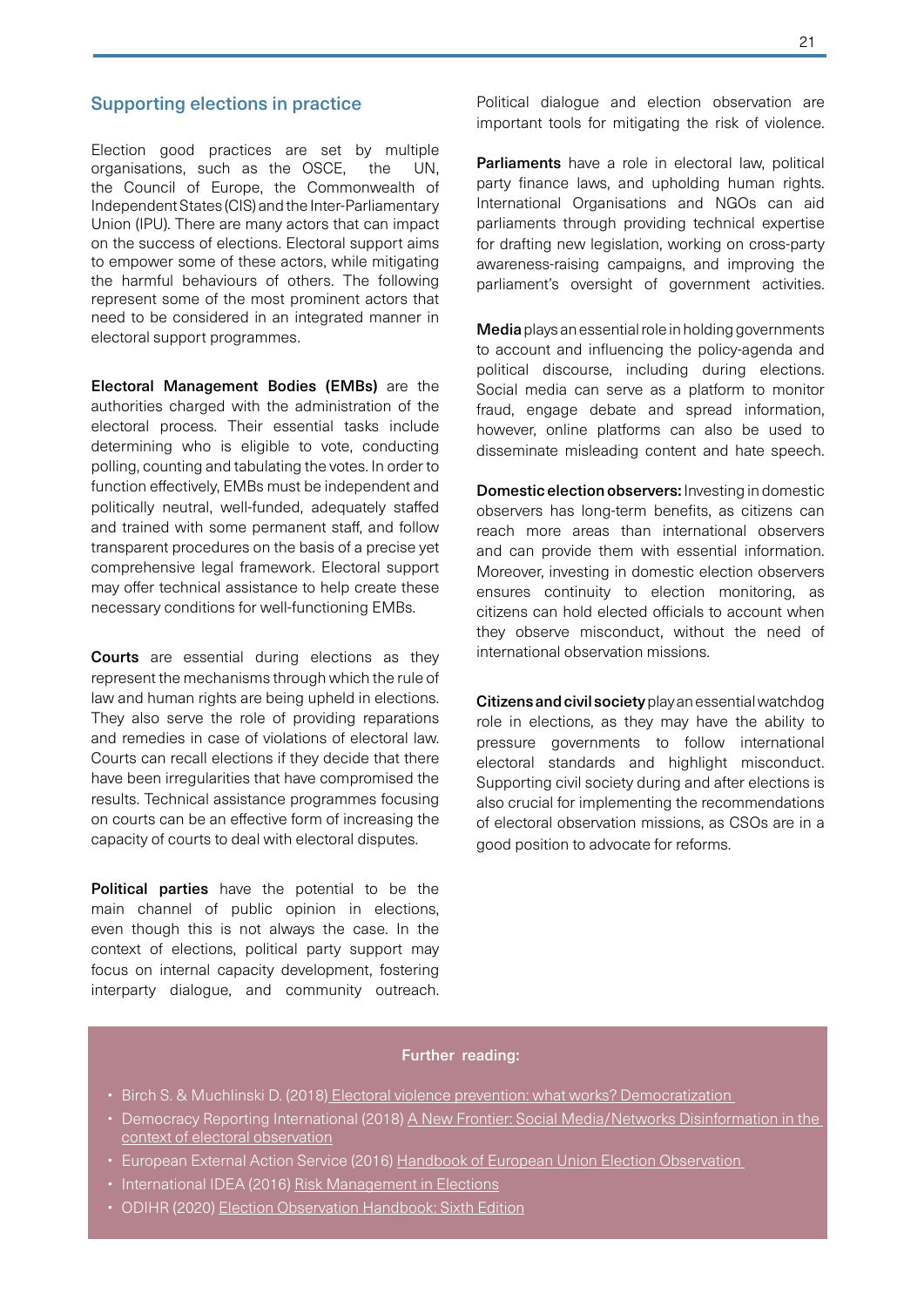# Election Observation Mission Follow-up

Electoral observation missions conclude with a set of recommendations on how elections and the context in which they are held can be improved, with the overarching aim of strengthening the quality of democracy in a country. With evidence showing the need to provide support throughout the electoral cycle for better electoral processes, there has been an increased focus on following-up on the recommendations in-between elections. A series of tools have been developed to facilitate the implementation of these recommendations, which often target multiple actors.

#### **Toolbox for following-up on electoral observation mission recommendations:**

1. Follow-up missions: Different missions can be deployed during the election cycle, following the request of the host country. At EU level, Election Follow-up Missions (EFMs) are a means of keeping the EOM recommendations on the agenda. These are deployed to countries in Africa, the Middle East, Asia, Latin America and the Caribbean. Needs Assessment Missions (NAMs), deployed by OSCE/ODHIR, are not strictly considered as follow-up activities, but in practice they investigate the extent to which prior recommendations have been addressed in the later stages of the electoral cycle. These missions are deployed four to six months before election day. NAMs show which recommendations have been followed-up and which still need to be addressed. NAMs can also conclude that there is no need for a new EOM or draw attention to any outstanding recommendations.

- 2. Political dialogue: Another way of following up on EOM recommendations is engaging in political dialogue with the relevant parties and keeping the EOM recommendations on the agenda. The regional offices of organisations such as UNDP, OSCE and EU Delegations can actively pursue dialogue with the relevant ministries and other key stakeholders in electoral processes, including parliaments, political parties, Electoral Management Bodies and CSOs. This work can also be supported by embassies and the relevant ministries.
- 3. Democracy Support Programmes: Democracy support and electoral assistance programmes can help build the capacity of local actors to implement recommendations from electoral observation missions and create the conditions for inclusive, transparent and credible elections in the future. The EU and other international actors support democracy programmes around the world, and there are thus a number of synergies to be explored. In order to best tap into local entry points and timely opportunities, with an eye on the wider democratic process, programmes should be designed along the following principles:
	- an inclusive multi-actor approach.
	- coherence,
	- long-term focus,
	- inclusive of non-state actors with a focus on civil society and media,
	- encoraging international cooperation.

- The EU has deployed [20 Election Follow-up Mission](https://ec.europa.eu/info/strategy/relations-non-eu-countries/types-relations-and-partnerships/election-observation/mission-recommendations-repository/search) since 2012
- ODA for election assistance amounted to [€1.9 billion](https://stats.oecd.org/qwids/#?x=1&y=6&f=4:0,2:0,3:0,5:0,7:0&q=1:2+2:1+4:1+5:3+3:51+6:2014,2015,2016,2017,2018,2019+7:1) in 2018
- [Council Conclusions on Special Report No 22/2017](https://www.consilium.europa.eu/media/35381/st09121-en18.pdf) by the European Court of Auditors recognises the need for election follow-up and that the implementation of EU Election Observation Missions' recommendations should be tracked on a regular basis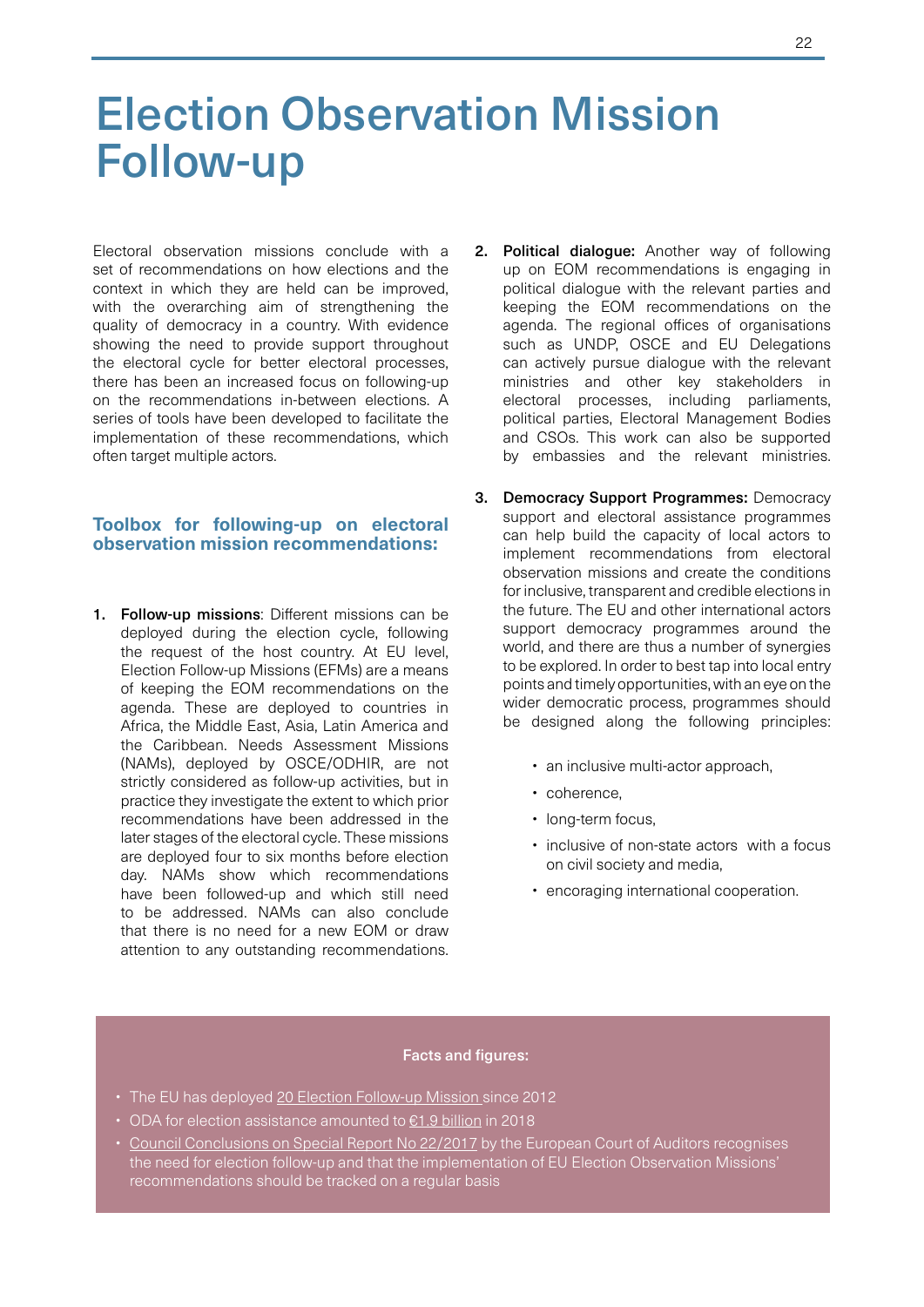# Principles for programming election follow-up

- Inclusive multi actor approach: Recommendations usually address a wide range of different electoral actors, including electoral management bodies, political parties, courts, media and civil society. One way of supporting EOM follow-up is to adopt an inclusive-multi-actor approach in programmes, as creating political dialogue between the different stakeholders helps gather support for political change, which some EOM recommendations strongly encourage.
- **Coherence:** Working with ongoing democracy support initiatives, while also building new projects that specifically target EOM recommendations, is a way to increase effectiveness. When follow-up activities can be linked with ongoing initiatives without disrupting the ongoing project, there is a wealth of expertise and relationship building that can be tapped into, which helps with the implementation of recommendations.
- **Timing / Long-term focus:** Interventions on the follow-up to recommendations have been shown to give better results when they are approached from the perspective of providing long-term changes and improvements in the areas targeted. Another key aspect is the timeliness of the intervention. In the case of the follow-up to recommendations, programming to address these right after elections can help outcomes for the next electoral cycle.
- **International Cooperation:** Many different groups observe elections and put forward recommendations to improve electoral processes, including the European Union, the African Union, the Organisation of American States, the OSCE Office for Democratic Institutions and Human Rights (ODIHR), and numerous citizen observers and domestic observation groups. Cooperation between such groups can be beneficial as it pulls together resources and knowledge.
- Supporting non-state actors: Calls for free independent media and dialogue with civil society are often amongst the recommendations of EOMs. Donors can support the follow-up to EOMs, through funding programmes that address these sectors and build their capacity.
	- » Civil Society Organisations: Many election recommendations are rooted in the need for improved political accountability – an area where civil society actors can play an important role. However, civil society groups often have limited capacity and operate in a restrictive climate. Supporting programmes that enable coalition building at civil society level can help reinvigorate CSOs and create lasting change.
	- Media: Programmes for free media and increased media capacity can result in better coverage and representation of the election, and counter-balance unequal access to media resources. Overall, this can lead to voters being better informed on the election, increase the transparency of the electoral process, and help hold government, political parties and electoral authorities to account.

*"Since 2012, the Europen Union has deployed 20 Election Follow-up Missions"*

- Council of Europe (2016) Using International Elections Standards: Handbook for Civil Society **Organisations**
- European External Action Service (2017) [Beyond Election Day](https://op.europa.eu/s/ok2A)
- OSCE (2016) [Handbook on the Follow-up of Election Recommendations](https://www.osce.org/files/f/documents/c/8/244941.pdf)
- OSCE (2016) [ODIHR Elections Follow-up Activities](https://www.osce.org/odihr/elections/265846)
- WFD (2020) [Learning from Success: The Implementation of Election Observation Recommendations](https://www.wfd.org/2020/01/06/learning-from-success-the-implementation-of-election-observation-recommendations-in-sub-saharan-africa/)  [in Sub-Saharan Africa](https://www.wfd.org/2020/01/06/learning-from-success-the-implementation-of-election-observation-recommendations-in-sub-saharan-africa/)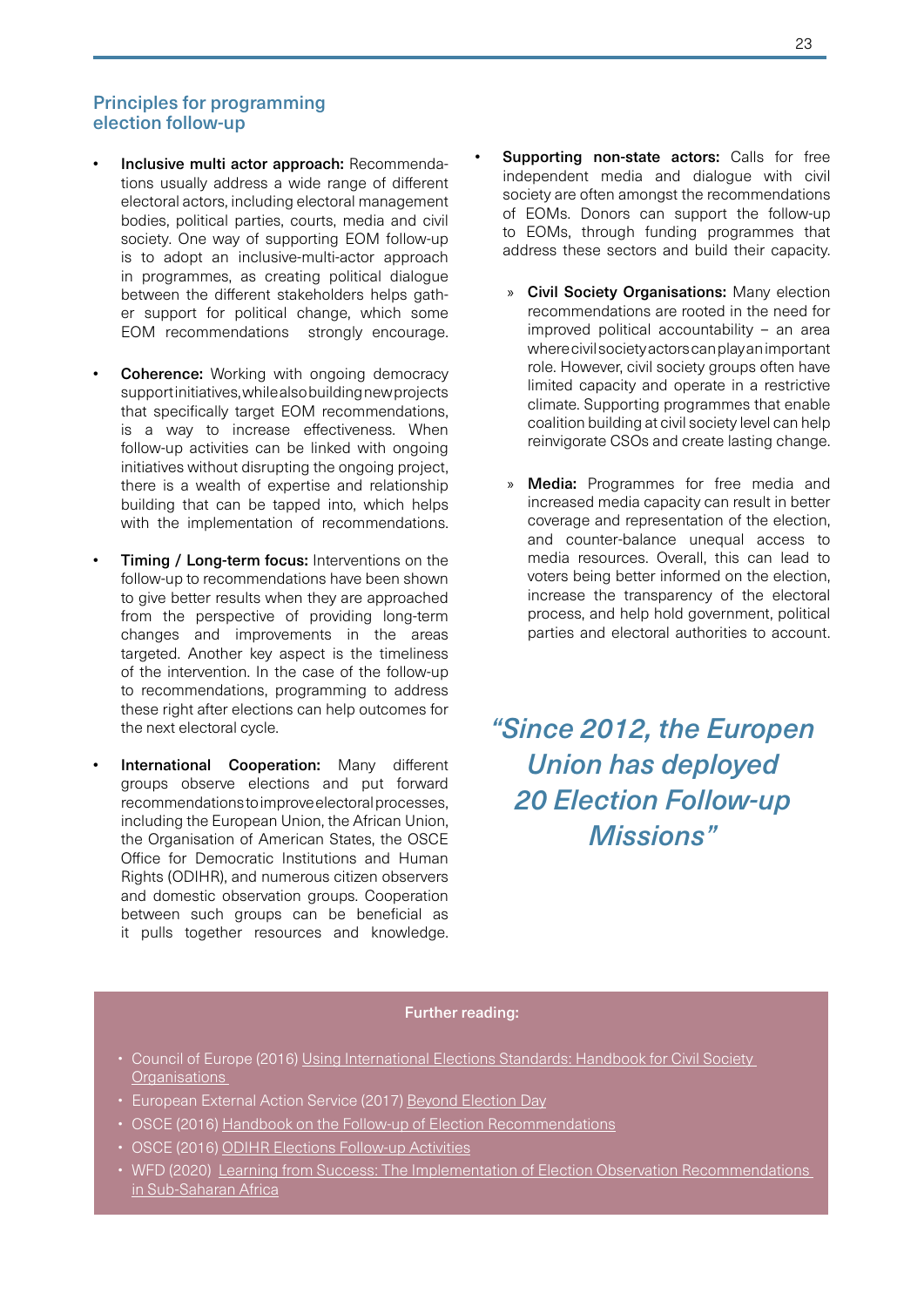# Democracy Education

### Tackling the challenges to a democratic culture

Support to democratic norms and culture is often a missing element of the assistance provided by donors, state bodies and academic institutions in support of democratic governance. Yet, a democratic culture is the foundation of stable institutions and an inclusive decision-making process, where citizens actively participate because of their ability and desire to do so in matters of public affairs affecting them.

# *"A democratic culture is the foundation of stable institutions"*

It is vital that greater attention is paid to education in order to counter, inter alia, deepening polarisation, anti-pluralism and exclusionary rhetoric. These challenges to a democratic culture originate at two different levels: citizens and political leaders.

Citizens: Representative democracy is damaged when citizens fail to participate in the system. One way this lack of interest manifests itself is through abstention from voting in elections. This can be caused by disillusionment or frustration with the system – for example, by voters believing that either their vote doesn't count or a lack of interest in politics as a whole, as well as lack of information and education on their role as voters. This ultimately paves the way for leaders with a much weaker mandate from citizens.

Political leaders: On the other hand, the increase of populist discourse has exposed the dangers that arise when political leaders who disregard democratic principles and values take office. Leaders who do not respect democratic principles can not only break down the critical institutions of democracy, such as the separation of powers and an independent press, but they can also greatly harm the place of democratic values in society, including the respect for the rights of minority groups.

### Strengthening a democratic culture through education

As these challenges emanate from the behaviour of individuals themselves, the key long-term means to tackle them comes through education. In the longrun any state needs a populace that understands the principles, rights and obligations of a democracy. In practice, education on the principles of democracy varies according to the target audience and their knowledge of civil duties and rights as well as interest in the subject. There are thus two broad levels to this education:

At the most basic level, **civic education** aims to educate citizens (rather than aspiring political representatives) on the basic meaning of democracy. In this case, the goal is to provide them with the skills to exercise their democratic rights and responsibilities, and strengthen their ability to hold their leaders accountable.

At a more 'advanced' level, **democracy education** offers those who are already engaged in politics - like active civil society leaders, media leaders, and political devotees - a more in depth curriculum to acquire the skills and knowledge to become a democratic leader. More concretely, democracy education can be split into two subcategories:

- Democracy Schools, which aim to further prepare political party members and members of civil society organisations with the tools to become agents of change in their societies.
- Schools of Politics, which target politicians already immersed in the public sphere, place an emphasis on enhancing their practical leadership skills, such as speechwriting, public speaking, debating and campaigning skills, as well as further developing theoretical knowledge.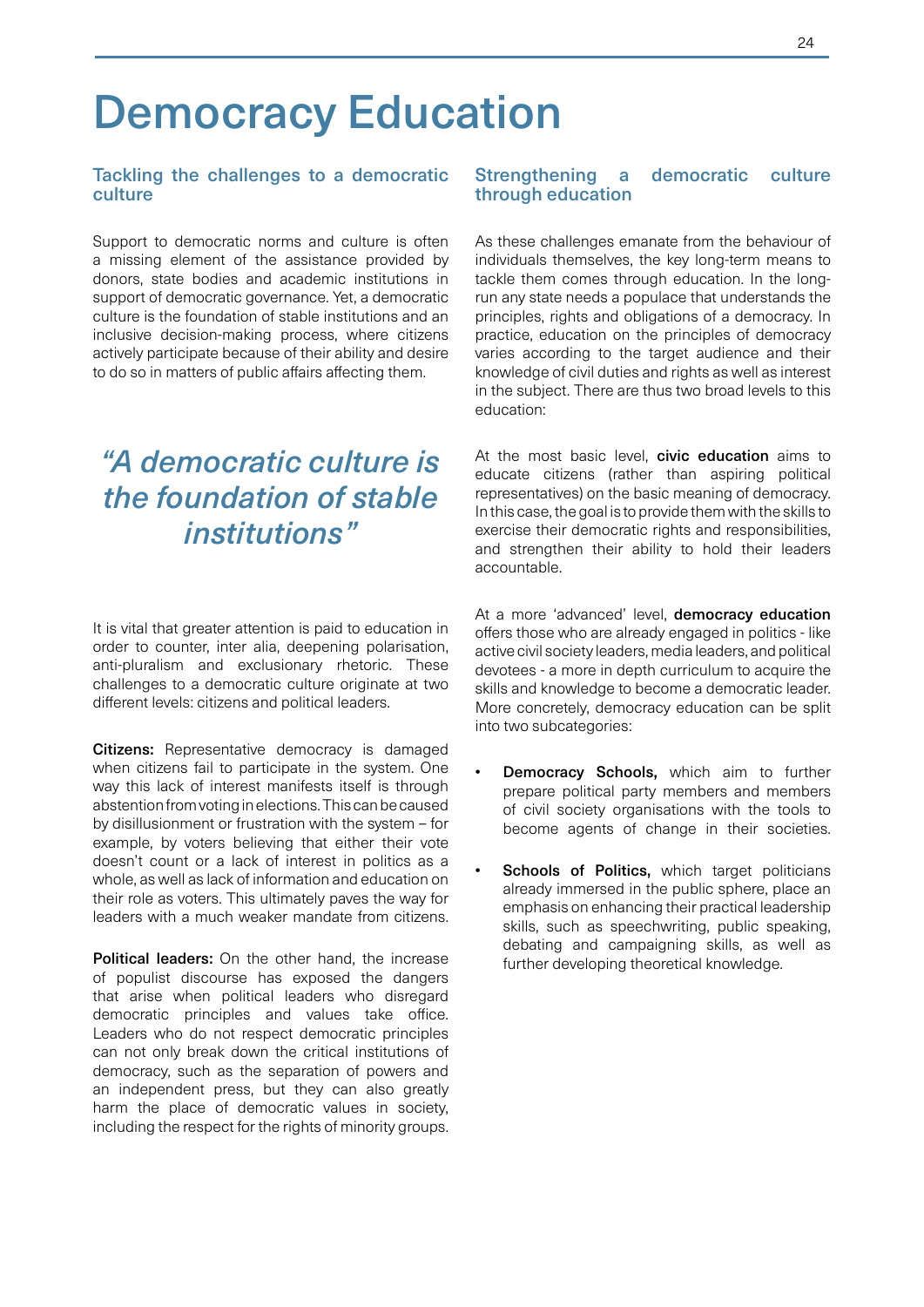# Democracy education in practice

To guarantee the successful outcome of a democracy education programme, it is important to consider the approach, target group, recruitment process, curriculum and duration of the programme. This section looks at each element in turn and provides evidence based on lessons from the field.

### *Approach*

Democracy education should be seen as neutral and independent. It should strive to create a safe space that is impartial and where all opinions are respected in a non-partisan manner This is vital in building the necessary foundations for democratic discourse and civil debate.

Each democracy education programme should be tailored to meet the needs of a particular country context and the needs of the participants, including through a careful assessment of the political landscape. Participants need to commit to certain requirements, such as attending a minimum amount of classes.

# *Curriculum*

The range of topics varies from culture, public speaking, and human rights, to dialogue with civil society and the role of the judicial system. The curriculum should depend on the needs of the participants and the context.

#### *Course Structure*

Number of participants: should ideally be between 30-36. It has been shown that a discussion between a larger group than that hinders the productivity of discussion between participants.

Extracurricular activities: that include the participation of political experts and leaders, should be organised to provide participants with an opportunity to engage with local politicians.

**Duration:** A long-term course should be privileged over one-off sessions or short-term training courses, with 6 months of engagement being the preferred option.

In general, it is recommended that the participants meet on a regular basis over a period ranging from 2 to 12 months with repeated sessions being held.

#### *Participants*

Target group: The primary target group for democracy education is aspiring societal leaders. Participants who attend the democracy education programmes may be representatives of political, public, civil society and media sectors, as well as students and active citizens interested in contemporary issues of democratic politics. The inclusion of underrepresented groups, such as women and youth, is vital in order to underline the importance of diversity and inclusivity in politics.

Recruitment process: Participants should be recruited in different ways depending on the exact target group of the school. In some cases, this can be through an open application process where candidates can apply by sending in their résumés, and in others, participation can be more exclusive, requiring candidates to be recommended by political party leaders.

### *Alumni networks*

Alumni networks can be supported through different types of activities, and serve as civic clubs that would allow graduates to take part in small grants competitions, joint conferences and events.

- Center for Civic Education (1998) [A Forthcoming Education Policy Task Force Position Paper from the](http://www.clubmadrid.org/programa/next-generation-democracy/)  [Communitarian Network](http://www.clubmadrid.org/programa/next-generation-democracy/)
- Council of Europe (2020) [Schools of Political Studies](https://www.coe.int/en/web/schools-political-studies)
- National Democratic Institute (1997) [Democracy Education Civic Forum Style](https://www.ndi.org/sites/default/files/civic_forum_style.pdf)
- Netherlands Institute for Multiparty Democracy (2020) [Democracy Schools](https://nimd.org/wp-content/uploads/2018/05/NIMD-Corporate-brochure-SCHOOLS-v9.pdf)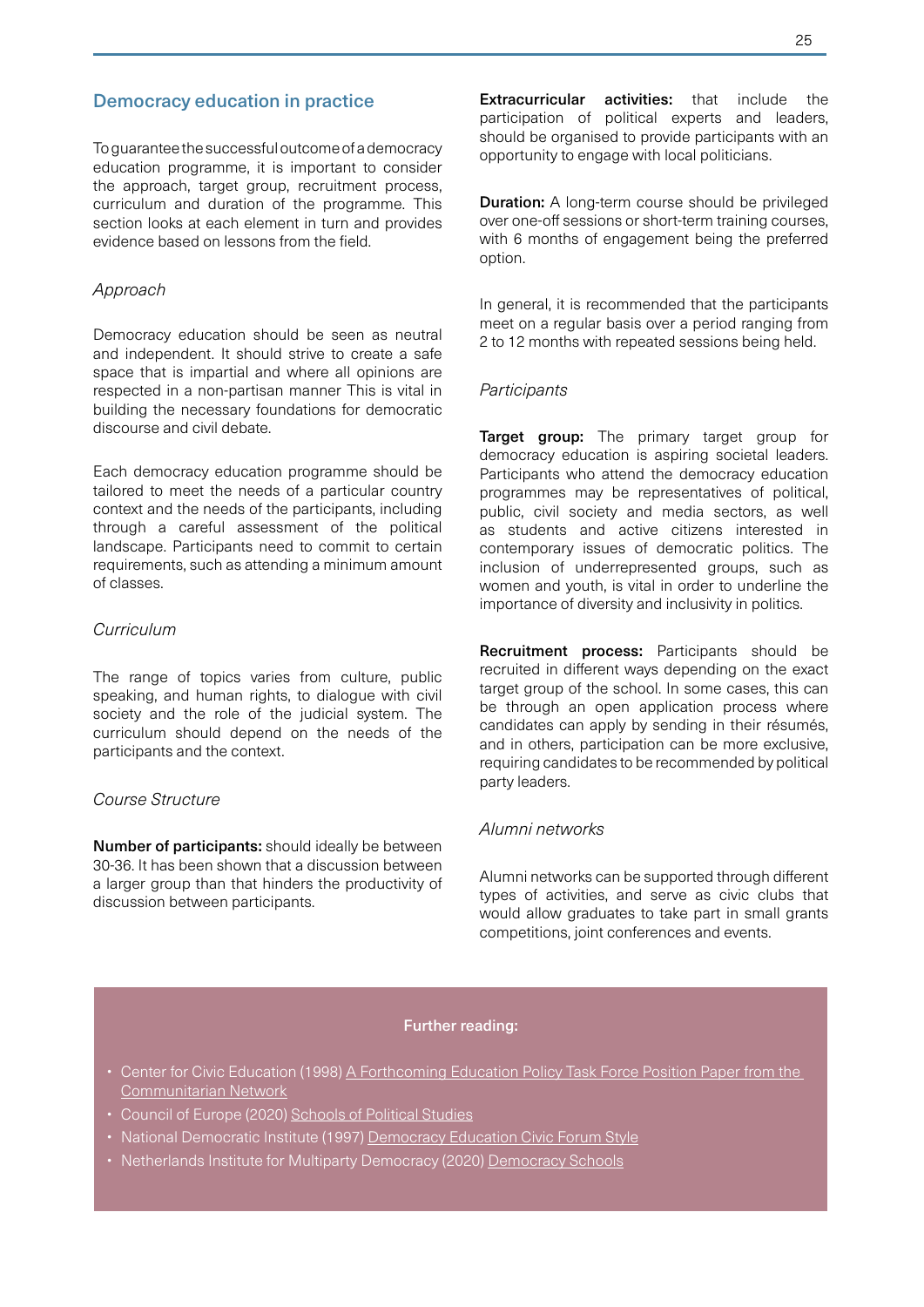# Civic Tech

Civic tech, also known as civic technologies, are online and digital technologies that enable citizens to communicate remotely with government, monitor government action and ultimately hold government to account. The focus of civic tech is on informing citizens, connecting them and getting them to engage with their government in order to work together for the public good.

Historically, civic tech grew alongside developments in information & communications technology and infrastructure and was developed by coders or groups of coders independently. 13 Since then, it has grown into more organised volunteer groups that actively exchange information, such as the Code for All network, which connects and facilitates information-sharing between different groups of coders and civic activists from around the world. Because of its ability to empower citizens to connect with each other and monitor government action, civic tech has great potential to empower civil society in holding government to account, thereby supporting democracies to thrive. Civic tech is often thought of as an important bridge towards digital democracy.

### Aims of different civic tech tools

Different types of civic tech have been designed to help improve democratic practices. The following represent some of the types of tools and their purpose:

- monitoring activities: designing and implementing apps and tools that serve the purpose of monitoring a certain activity, for example, apps to monitor voter fraud during elections.
- crowdsourcing activities: designing and implementing apps that focus on how to better understand citizens' needs and channelling that information to government for the purpose of influencing policy.

• networking activities: some tools are specifically designed to help citizens organise themselves and act as a platform for empowering citizens to express their freedom of assembley and association.

#### Civic tech vs govtech

Civic tech and govtech or 'government technology' are two terms that have gained popularity in recent times. Both relate to the use of technology but ultimately describe two fundamentally different processes. The focus of civic tech is on citizens' participation, engagement and empowering citizens to better communicate with government, while govtech is mainly focused on improving government efficiency.<sup>14</sup> In the case of civic tech, participation is understood as a bottom-up process that is most often informal and is initiated by citizens or civic tech organisations. 15 The difference between the two also lies in who is the beneficiary of the service. On one side, civic tech directly addresses a need within society, with its citizens as the beneficiary. Meanwhile, govtech's main beneficiary is government, with costeffective and efficient processes as the overarching principle behind govtech. 16

# *"62% of civic tech activists were politically engaged before becoming involved in civic-tech"*

- [32 years old](https://medium.com/@julien.carbonnell/civic-tech-case-studies-tools-and-platforms-for-civic-engagement-93ec1f1467e6) is the average age of a civic tech developer
- [62% of civic-tech activists](https://medium.com/@julien.carbonnell/civic-tech-case-studies-tools-and-platforms-for-civic-engagement-93ec1f1467e6) were politically engaged before becoming involved in civic-tech
- [25 000 volunteers in over 230 local communities](https://medium.com/@julien.carbonnell/civic-tech-case-studies-tools-and-platforms-for-civic-engagement-93ec1f1467e6) are involved in the largest civic-tech metaorganisation - Code For All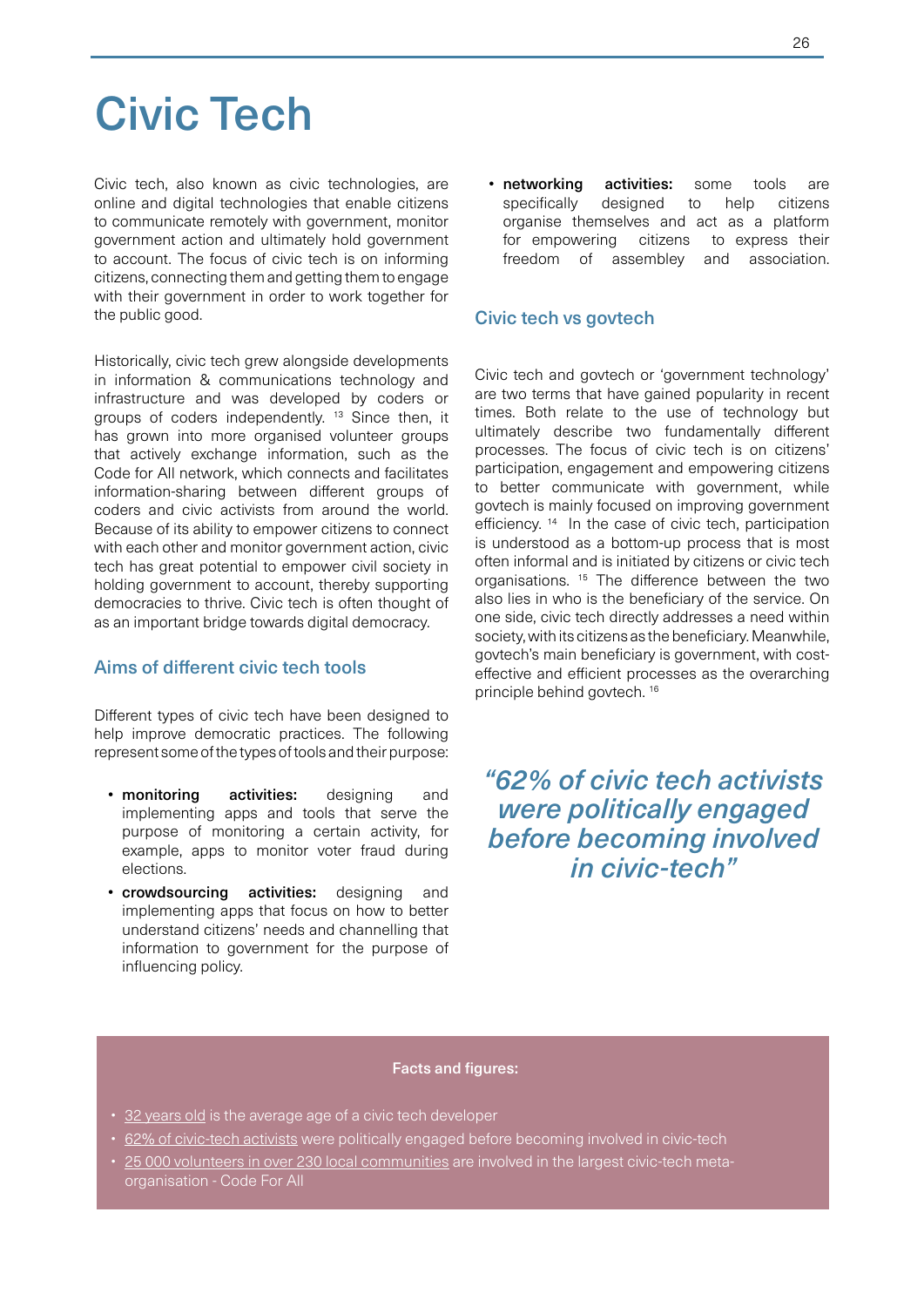## Supporting civic tech in practice

CSOs and international actors need citizens' engagement in order to effectively monitor the implementation of government policies, electoral processes and aid distribution. Citizens can pool their knowledge to the benefit of others using civic tech. Civic tech has been shown to increase participation and inclusion, as well as access to public services, both in established and emerging democracies. 17 In countries with limited entry points for meaningful political participation, civic tech can open up new avenues for citizens to influence decision-making processes. As democratic space is closing, civic tech is needed even more in order to give citizens a platform where they can exchange views and provide input on issues of concern, in a fast and secure manner.

### How to support civic tech and guiding principles:

Supporting the development of civic technologies requires creating the space for civic collaboration and investing in information & communications technology. The following kinds of programmes can support the development of civic tech in practice:

- Supporting civic tech development: The biggest challenge developers of civic tech encounter is access to funding. Civic tech is a "homegrown" industry, and coders and developers benefit from having access to small and flexible grants that can support their work. As most grants focus on projects, they come with fixed time limits and there is little funding available for maintenance. However, this is a critical part of civic tech development, as software needs to be updated for civic apps to function properly.<sup>18</sup>
- Supporting advocacy for conducive policies: Some policies better support the emergence and creation of civic tech, particularly laws on the freedom of information, as civic tech often relies on open source data. Supporting CSOs

and activists to enable such an environment is an important step in making civic tech effective on the ground. The Open Government Partnership brings CSOs, governments and businesses together and helps to bring forward conducive policies for civic tech.

- Facilitate government-sector partnerships: Civic tech creators can have a greater impact through cooperation or contact with government. Creating the opportunity for exchange between developers of civic tech and government officials can help not only improve the quality of the design of civic technologies, but it can also help getting government buy-in, which can then lead to an expansion in the use of the civic tech tools.
- **Training** particularly to women & underrepresented groups: in many countries there is a digital divide between genders when it comes to IT and more investment needs to be targeted towards programmes making civic tech accessible and inclusive to women. At the same time, minorities also struggle to be included in the world of civic tech due to lack of training and opportunities. For civic tech to be inclusive, there is a need for investment in training to such target groups.
- Investing in ICT development to increase connectivity: Investing in the local ICT sector and broader connectivity is essential for providing the infrastructure that can enable developments in the civic tech sector. The two should be seen as complementary to each other and pursued side by side, in order to provide an environment for the civic tech sector to flourish.

- Camargo, L. (2020) Code For All: [A beginner's guide to civic tech](https://medium.com/code-for-all/a-beginners-guide-to-civic-tech-66f070599ae6)
- CitizenLab (2019) [Measuring the impact of civic tech](https://www.citizenlab.co/ebooks-en/measuring-impact-in-civic-tech)
- ePanstwo Foundation and Nesta (2018) [Mapping digital social innovation: e-democracy](https://digitalsocial.eu/images/upload/29-Digital democracy.pdf)
- Nesta (2017) [Digital Democracy: The tools transforming political engagement](https://media.nesta.org.uk/documents/digital_democracy.pdf)
- World Bank (2017) [Civic Tech in the Global South](http://documents1.worldbank.org/curated/en/717091503398213001/pdf/119037-PUB-P133525-PUBLIC-21-8-2017-16-46-30-CivicTechPeixotoSify.pdf)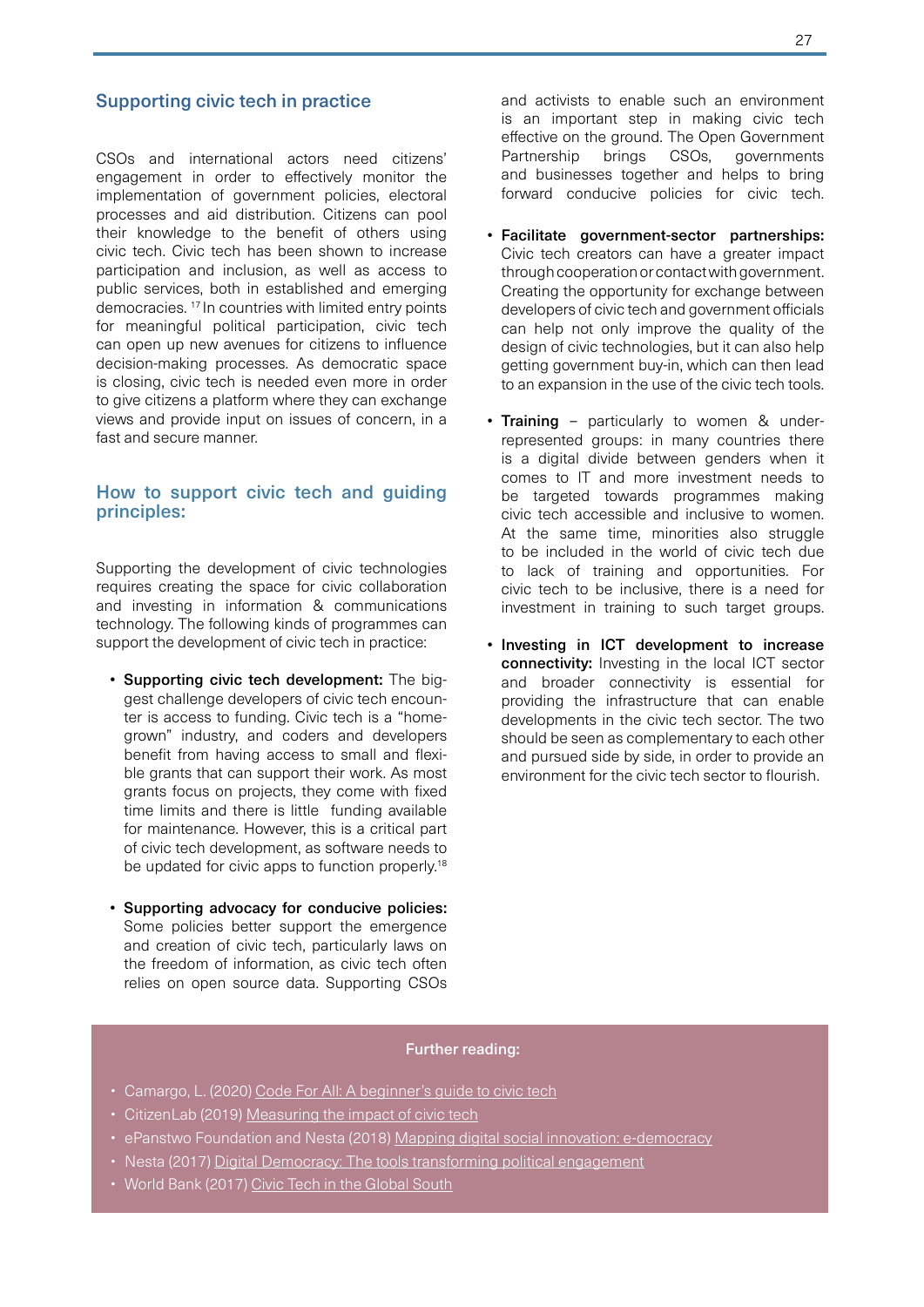# Local Democracy

# What is local democracy?

Local self-government outlines the right and the ability of local authorities, within the limits of the law, to regulate and manage a substantial share of public affairs. In a local democracy this right is conferred to councils or assemblies composed of members freely elected by secret ballot and directly accountable to their own local constituency. This adheres to the principle of subsidiarity, which ensures that problems are addressed by those institutions and civil society groups that are most competent and closest to citizens.

Local democracy cannot be understood as a mere subdivision of the powers of the state or state institutions at the local and regional level. Appointed representatives of the central government (without accountability to local communities) - such as prefects and regional/local commissions of the state - do not strengthen local democracy, as accountability runs upwards to central government.

The European Charter on Local Self Government of the Council of Europe sets a useful list of the core principles of local government, which include:

- Full and exclusive exercise of power: in accordance with the law, local authorities' prerogatives should not be undermined by the central or regional level.
- Appropriate financial compensation: local authorities should receive adequate financial resources, proportional to the exercise of the office – alongside budgetary autonomy – local authorities should control their own financial resources, which should partly derive from local taxes and charges.
- Self-determined administrative supervision: any administrative supervision of the local authorities' activities by other bodies may be exercised only if in compliance with the law.
- Legal protection: local authorities may have recourse to a judicial remedy in order to secure free exercise of their powers and respect for principles of local self-government. 19

The legal and structural profile of local democracy should be embedded in a broader community approach to be successful. This implies a participative approach to local decision-making, involving different people in the community through practices such as participatory budgeting at the local level or citizens' panels.

### Local development

Local democracy and sustainable local development are two sides of the same coin. Socio-economic development at the local level is a crucial and essential part of the overall economic development of a country, much as local democratic governance feeds into the democratic culture of a society. In order for local democracy to be truly effective it is important for citizens to have power over the distribution of locally owned resources within a given community.

Recent evaluation research has shown that the promotion of decentralisation can be associated with development success, particularly in fragile contexts.20 Indeed, decentralised governments positively affect the performance of the state and the quality of public services. In the scenario of a fragile state that provides only insufficient services, it is assumed that local structures are in a better position to counterbalance these shortcomings and to respond to the needs of the population.

- The number of elected local governments in the world's least developed countries has increased by 7% in the last 10 years, as observed in the [V-Dem Participatory Democracy Index](https://www.v-dem.net/en/analysis/VariableGraph/)
- [The European Association for Local Democracy \(ALDA\)](https://www.alda-europe.eu/newSite/about_us.php) represents more than 300 LAs, associations of LAs, and CSOs from 40 countries
- In 2019 [regions and cities](http://In many EU partner countries, funding directly channelled through Local Authorities still represents a marginal part of national public sector expenditure and of international development aid.) accounted for approximately 40.04% of public spending and 56.9% of public investment in the OECD area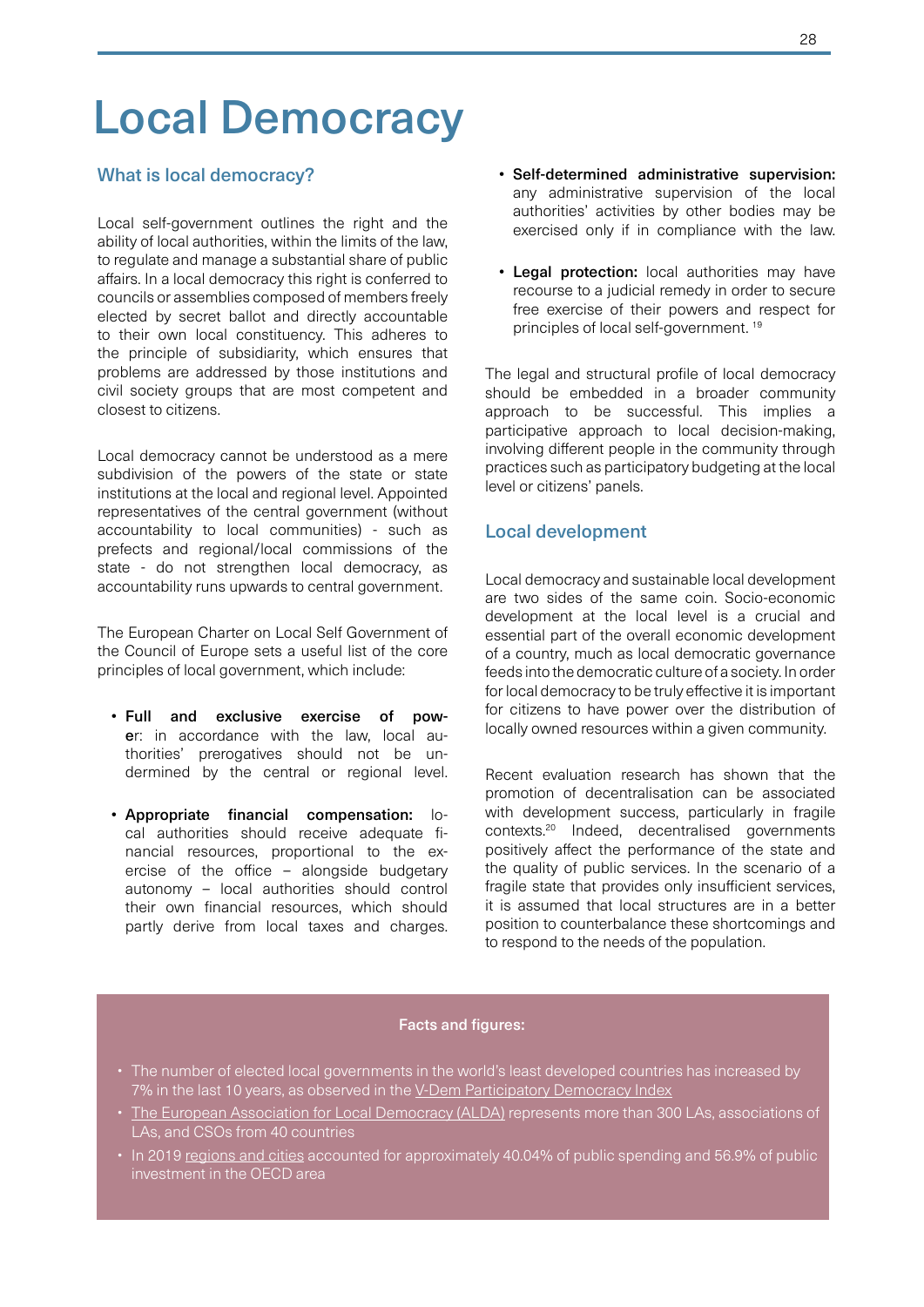# How can local democracy be promoted?

The section below describes some key means with which local democratic governance can be promoted:

- Assigning clear-cut responsibilities to local government: Central and local governments should be assigned precise responsibilities and financial resources on the basis of subsidiarity and autonomy, proportional to their duties. The responsibilities of central and local governments should be clearly delineated in order to give local government a clear sphere of operational freedom.
- Ensuring the accountability of local government: Several features of politics and governance can contribute to ensuring democratic and accountable government. Organised community-based political party representation, anti-corruption bodies, transparent systems of public procurement, participatory budgeting and auditing are examples of effective accountability mechanisms, which can battle various forms of corruption and make local governments more democratic.
- Engaging civil society in local decisionmaking: The creation of a permanent dialogue with citizens – through consultation, partnership processes, and participatory programming – generates better solutions within the community as far as the fight against opacity of power and corruption is concerned. It also facilitates the inclusion of minorities and marginalised groups. Civil society organisations can be actively involved in a wide range of activities from community development to skills training for sustainable livelihoods and to access to social services. To that effect, the Congress of the Council of Europe has recently worked to support leadership among mayors, alongside elected officials and citizens' involvement in Eastern Partnership countries.

**Fostering local participation:** Mechanisms for participation and accountability at the local level can help ensure a local democracy that is efficient and more accountable to citizens. There are several instruments that raise responsibility, activism, and direct participation: local elections, consultations and referendums give voters a direct say on important policy issues, overcome the sense of distrust, and can bring government closer to citizens. For example, after the 1999 conflict with Yugoslavia, local elections were held in Kosovo as a first-step in recreating internal governance. Similarly, the South African local elections in 2000 defined for the first time the composition of municipal structures, unifying previously segregated areas.

# **Decentralisation**

Decentralisation is often viewed as a technical exercise but has wide-ranging political impact and comes in different forms:

- Administrative decentralisation, including deconcentration of central government structures, delegation of central government authority, decentralised cooperation of government agencies;
- Political decentralisation, including devolution of powers to local units of government, powersharing institutions through federalism, constitutional federations or autonomous regions;
- Fiscal decentralisation, including fiscal cooperation in sharing public revenues among all levels of government, fiscal delegation in public revenue, and fiscal autonomy for state, regional or local governments;
- **Economic decentralisation, including market** liberalisation, deregulation, and the privatisation of state enterprises.

- International IDEA (2001) [Democracy at the local level](https://www.idea.int/publications/catalogue/democracy-local-level)
- RTI International (2006) Decentralisation and Community Empowerment: Does community [empowerment deepen democracy and improve service delivery?](http://pdf.usaid.gov/pdf_docs/Pnadh325.pdf)
- European Commission (2008) [Local Authorities: Actors for Development](http://eur-lex.europa.eu/lexUriServ/LexUriServ.do?uri=COM:2008:0626:FIN:EN:PDF)
- DIE (2016) [The Promotion of Decentralisation and Local Governance in Fragile Contexts](https://www.die-gdi.de/en/discussion-paper/article/the-promotion-of-decentralisation-and-local-governance-in-fragile-contexts/)
- European Association for Local Democracy (2020) [Local democracy: shaping the future together](https://www.alda-europe.eu/wp-content/uploads/2020/10/STRATEGIC_VIEWS2020compr.pdf)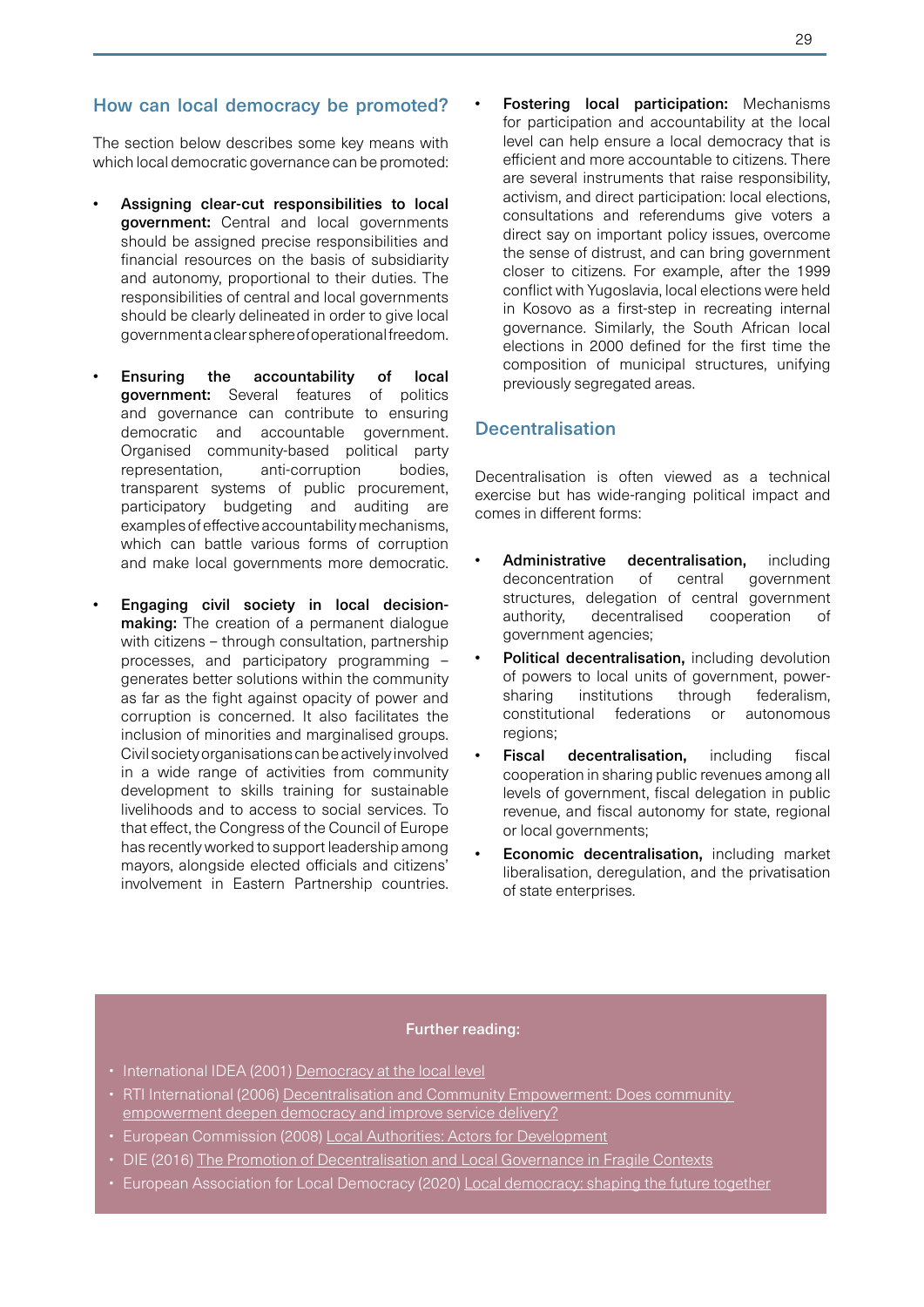# Leadership

# Executive leadership

The chief executive of a State is responsible for a number of different tasks associated with governing. These are highly dependent on the different legal and political systems of different states – however, some key tasks that are present in many states include:

- appointing people to key government positions;
- deciding on the main domains of ministries;
- presiding over the cabinet;
- having the right to dissolve parliament;
- giving vision and direction to government policy;
- gathering sufficient support for policies within the leading coalition, and;
- representing the government and the country towards citizens and the international community.

As the presidential system typically accords greater powers to the chief executive, parliamentary systems tend to have greater checks on the leader of the executive but this is again dependent on the particular legal framework in a country. Several countries have adopted models based on other systems (e.g. Westminster model in Africa, US system in Latin America) but all have distinct rules of the game (legally and informally).

Leadership styles may be classified along three basic groups: autocratic, democratic and laissezfaire leaders.21 Whereas autocratic leaders make decisions by themselves, laissez-faire leaders leave decision-making to their followers/subordinates. Democratic leaders, on the other hand, proactively cooperate in decision-making with those affected, by distributing responsibility and empowering citizens in constructive participation and critical thinking. Leaders can vary distinctly within the groups as well

– some democratic leaders are more inclusive than others and some autocrats distribute power within a small circle.

### Why does executive leadership matter?

Leaders have far-reaching agency in changing structural dynamics of development in the way they use institutions for development and project a vision that is inclusive and participatory. In contrast, a recurring phenomenon in many countries around the world is predatory leadership, where personal enrichment comes at the expense of development. In such a context, the political will, ability to forge coalitions and vision of the chief executive can make the difference in changing the political dynamics from extractive to inclusive.

Jeffrey Sachs has looked at 5 characteristics of successful leadership a) Envisioning alternative paths, b) Turning that vision into a technical approach to actually accomplish goals, c) Building coalitions d) Selling that vision to the public, and e) Tending to the daily management tasks: budgets, teams, and processes.

# Leaders in conflict mediation

Executive leaders are often requested to find a negotiated solution between warring parties, drawing on their own experience, diplomatic skills and status. Many leaders have done so as envoys of international organisations but some have stepped up personally as private mediators, like Jimmy Carter, Martti Ahtisaari and Julius Nyerere. A few of these have created organisations themselves, like the Elders, the Carter Centre, Ahtisaari's Crisis Management Initiative and the Clinton Foundation.

- 28 executive leaders have been in power for longer than 15 years of whom 8 for over 30 years
- According to [UN Women,](https://www.unwomen.org/en/what-we-do/leadership-and-political-participation/facts-and-figures) as of June 2019, only 11 women are serving as Head of State and 12 are serving as Head of Government
- There is a [statistical correlation](https://www.dlprog.org/publications/research-papers/emerging-and-non-emerging-african-countries-a-statistical-exploration-of-the-leadership-factor) between the executive's level of education and the country's level of economic growth.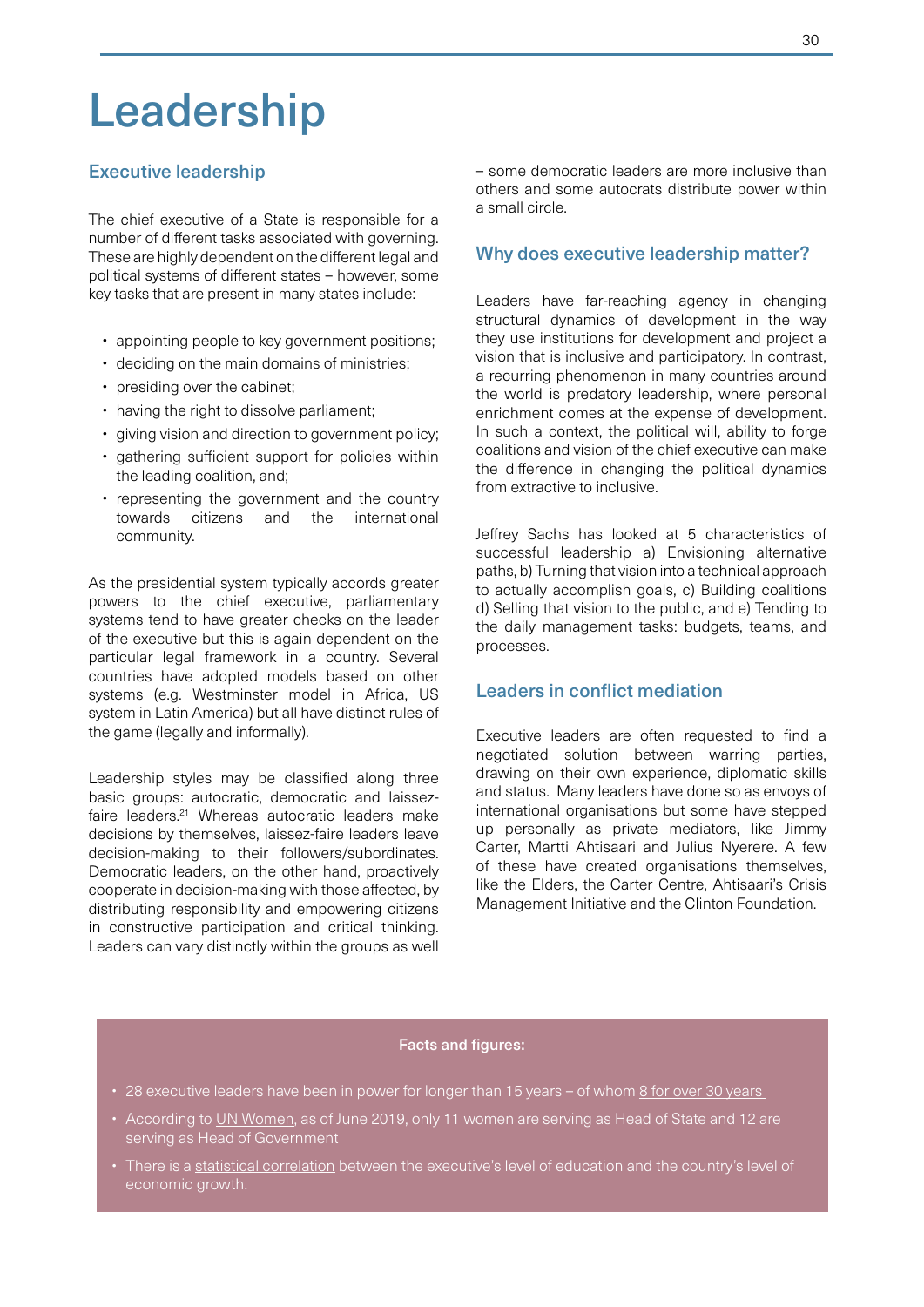### How to improve leadership in practice?

Whilst there is an abundance of courses and training programmes for leadership in the private sector, this type of capacity building is less widespread in the public and non-profit sector. Efforts towards strengthening leadership can be broadly categorised in two groups, namely capacity building through leadership development programmes, and leader-toleader coaching and mediation, which capitalise on the expertise of former leaders to coach executive leaders in government.

#### Leadership advice:

Nobody understands the challenges of executive leadership like former presidents and prime ministers do. They therefore play an important role in advising and supporting ruling executive leaders in democratic transitions, peace-building and societal change. Former leaders are often requested to mediate disputes (see box), provide leader-to-leader advice and to share good practices in terms of policy reform or democratic development. Former leaders may engage in this personally or through organisations such as the World Leadership Alliance/Club de Madrid, which brings together over 100 former presidents and prime-ministers to support democracy, inclusive societies and counter violent extremism.

# *"Leaders have far-reaching agency in changing structural dynamics"*

#### Capacity building:

Sustainable development requires effective leadership at all levels, not only at the executive level. There are an increasing number of capacity building programmes to strengthen leadership throughout society, targeted at civil society and community leaders, political parties and young entrepreneurs. Whilst necessary skills vary widely across sectors and topics, some cross-cutting leadership capabilities are: multi-stakeholder dialogue; situation analysis and vision; policy and strategy formulation; budgeting, management and implementation, and; monitoring and evaluation. Some key lessons from leadership capacity development:

- **Adapt** locally: Leadership capacity building must be adapted to the local context, existing needs, the political environment and the culture.
- Culture of leadership: Rather than improving one leader's capacities, programmes need to foster a culture of leadership in the group for lasting change.
- Group ownership and mutual accountability: Teach participatory styles of leadership that prioritise multi-stakeholder dialogue, listening and empathy.
- Sustainable change: One workshop won't be effective. Programmes need to include continuous coaching, on-the-job training and incentives for future behaviour.

- Browde, B (2011) Coaching political leaders: Can coaching be used to improve the quality of executive [level government?](https://onlinelibrary.wiley.com/doi/epdf/10.1002/jls.20206) Journal of Leadership Studies (5:1), p. 70-92.
- Developmental Leadership Programme (2011) An analysis of Leadership Development Programmes [working in the context of development](https://www.dlprog.org/publications/executive-summaries/executive-summary-an-analysis-of-leadership-development-programmes)
- Developmental Leadership Programme (2019) [How Can Developmental Leadership Be Supported?](https://www.dlprog.org/publications/foundational-papers/How-can-developmental-leadership-be-supported)
- [International IDEA \(2015\) Democratic Transitions: Conversations with World Leaders](https://www.dlprog.org/publications/foundational-papers/How-can-developmental-leadership-be-supported)
- Keohane, N. O. (2016) [Leadership, Equality and Democracy](https://www.mitpressjournals.org/doi/abs/10.1162/DAED_a_00393?journalCode=daed)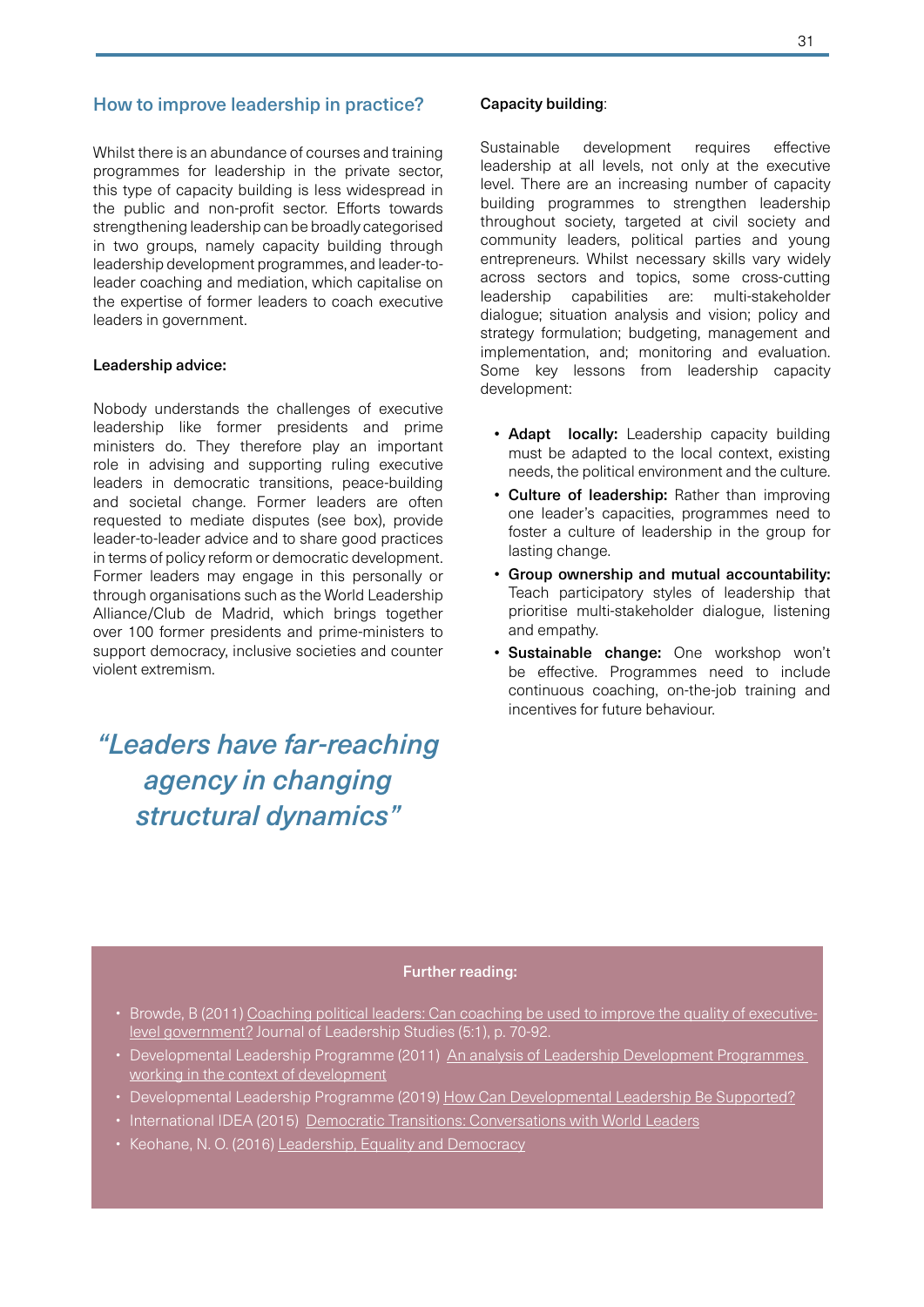# Bibliography

- 1. Lekvall, A. (2013) International IDEA Development First, Democracy Later?
- 2. World Ecoonomic Forum (2020) [Global Gender Gap Report 2020](http://www3.weforum.org/docs/WEF_GGGR_2020.pdf)
- 3. Finn, J.E. (2004) [The Rule of Law and Judicial Independence in Newly Democratic Regimes](https://muse.jhu.edu/article/181440/pdf)
- 4. Lührmann, A. et al. (2020) [Democracy Report 2020: Autocratization Surges Resistance Grows](https://www.v-dem.net/media/filer_public/de/39/de39af54-0bc5-4421-89ae-fb20dcc53dba/democracy_report.pdf)
- 5. United Nations (2020) [United Nations and the Rule of Law: Corruption](https://www.un.org/ruleoflaw/thematic-areas/governance/corruption/
)
- 6. Whitton, H. (2001) [Implementing effective ethics standards in government and civil service](https://www.oecd.org/mena/governance/35521740.pdf)
- 7. Transparency International (2020) [What is corruption?](https://www.transparency.org/en/what-is-corruption )

8. Ibid.

- 9. European Commission (2020) Migration and Home Affairs: [Corruption](https://ec.europa.eu/home-affairs/what-we-do/policies/organized-crime-and-human-trafficking/corruption_en)
- 10. African Union (2020) [African Union Convention on Preventing and Combating Corruption 2003](https://au.int/en/treaties/african-union-convention-preventing-and-combating-corruption)
- 11. OAS (2020) Follow-Up Mechanism for the Implementation of the Inter-American Convention against **[Corruption](http://www.oas.org/en/sla/dlc/mesicic/)**
- 12. International Chamber of Commerce (2020) [Combating Corruption](https://iccwbo.org/global-issues-trends/responsible-business/combatting-corruption/)
- 13. Camargo, L. (2020) Code For All: [A beginner's guide to civic tech](https://medium.com/code-for-all/a-beginners-guide-to-civic-tech-66f070599ae6)
- 14. CitizenLab (2019) [What is the difference between "civic tech" and "gov tech"?](https://www.citizenlab.co/blog/civic-tech/whats-difference-civic-tech-govtech/)
- 15. CitizenLab (2019) [What is the difference between citizen engagement and participation?](https://www.citizenlab.co/blog/civic-engagement/what-is-the-difference-between-citizen-engagement-and-participation/ )
- 16. CitizenLab (2019) [What is the difference between "civic tech" and "gov tech"?](https://www.citizenlab.co/blog/civic-tech/whats-difference-civic-tech-govtech/)
- 17. Nesta (2017) [Digital Democracy: The tools transforming political engagement](https://media.nesta.org.uk/documents/digital_democracy.pdf)
- 18. ePanstwo Foundation and Nesta (2018) [Mapping digital social innovation: e-democracy](https://digitalsocial.eu/images/upload/29-Digital%20democracy.pdf)
- 19. Council of Europe (2020) [European Charter of Local Self-Government 1985](https://www.coe.int/en/web/conventions/full-list/-/conventions/treaty/122)
- 20. DIE (2016) [The Promotion of Decentralisation and Local Governance in Fragile Contexts](https://www.die-gdi.de/en/discussion-paper/article/the-promotion-of-decentralisation-and-local-governance-in-fragile-contexts/)
- [21. Gastil \(1994\) A Definition and Illustration of Democratic Leadership. Human Relations \(47:8\)](https://www.die-gdi.de/en/discussion-paper/article/the-promotion-of-decentralisation-and-local-governance-in-fragile-contexts/)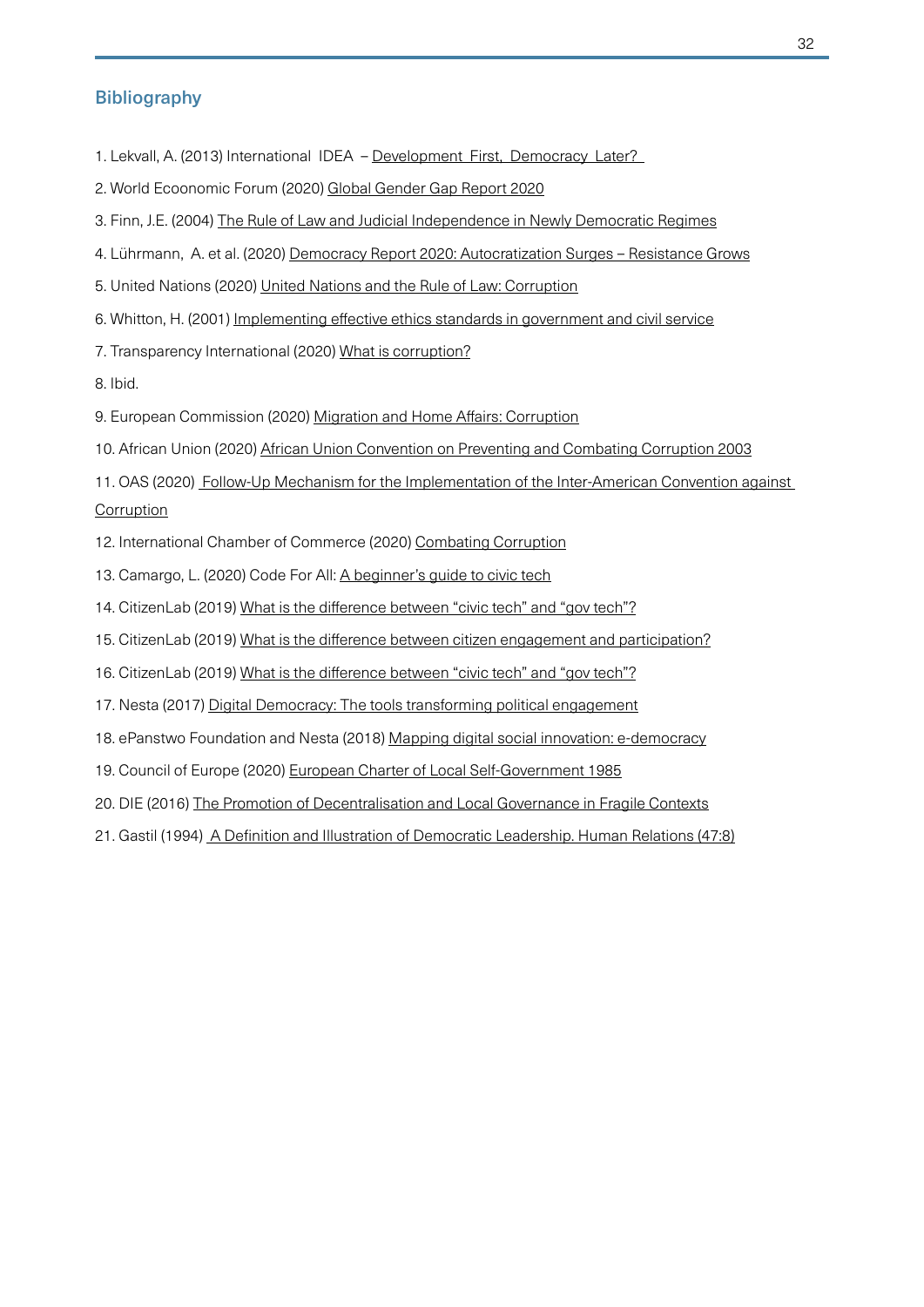













# Europäischer Austausch European Exchange

Netherlands Institute for Multiparty Democracy











**WESTMINSTER FOUNDATION FOR DEMOCRACY**